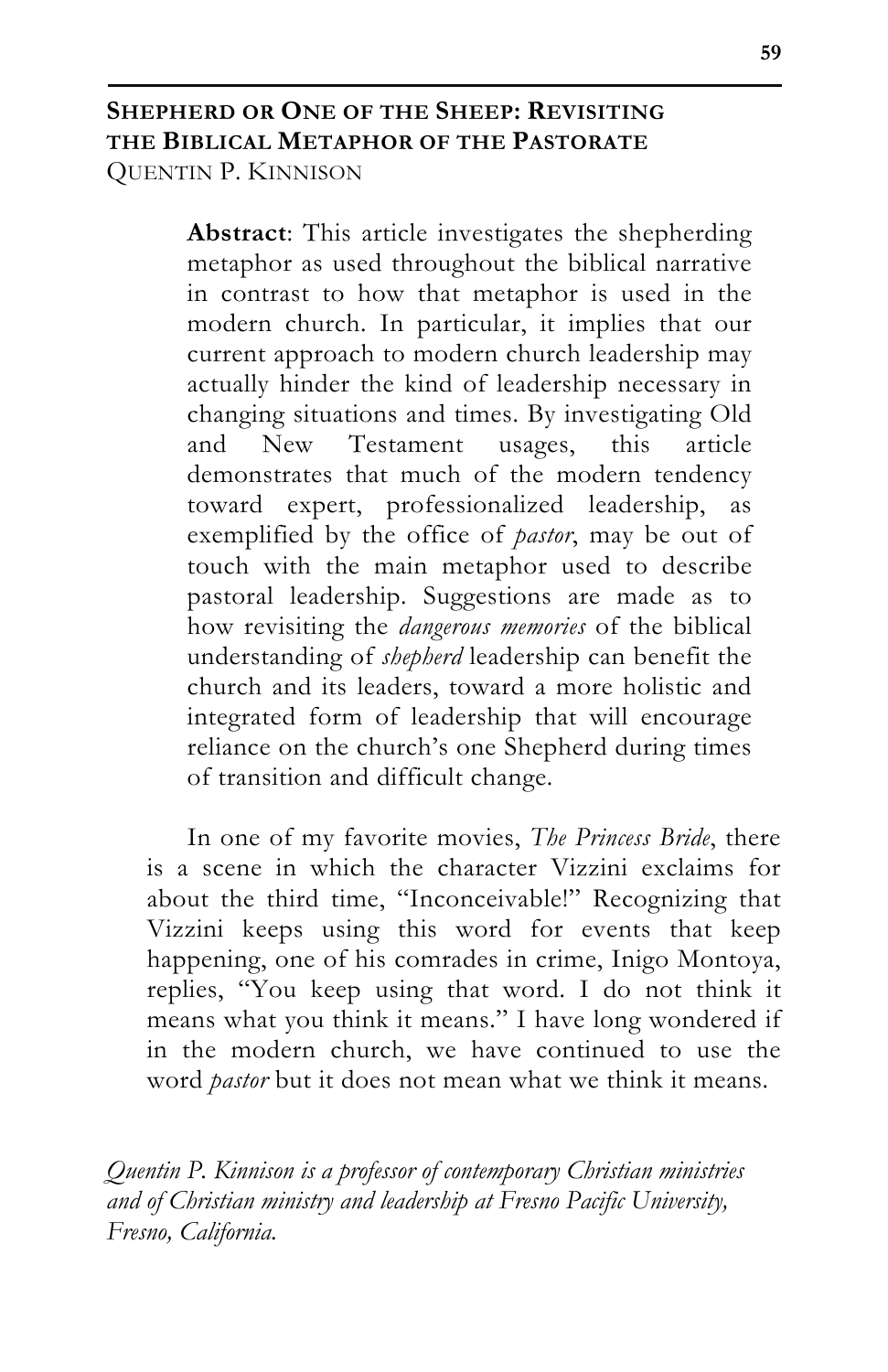**60 KINNISON**

Christian communities, especially local churches, have always faced opportunities and challenges resulting from societal shifts and changes. In the age of modernity,<sup>1</sup> the dominant default method for responding to these changes has been to defer to and rely upon expert, professional leadership. Modern churches–particularly in the west–have generally accepted this perspective under the influence of cultural perspective on leadership, which views the pastor as the expert or professional leader of the church.<sup>2</sup> More recently, questions about the modern approach to church leadership have come from a variety of arenas.

One critique is that this form of leadership actually *de-skills* the church. This lay deskilling is largely the result of an expert system designed by professionals to be operated only by persons with specialized training in the language and processes of the system.<sup>3</sup> As a result, congregations defer to pastors for answers to the questions facing the church. So long as these answers lie within the system and the pastor's expertise, this works well enough.<sup>4</sup> However, when the context changes, when the old ways no longer work, and when the world changes the rules, this expertise no longer is helpful.

<sup>1</sup> Modernity here is used in reference to a "rationalist" approach to understanding the world as it is in Stephen Toulmin, *Cosmopolis: The Hidden* 

*Agenda of Modernity* (Chicago: University of Chicago Press, 1992), 9. 2 Alan Roxburgh, "Missional Leadership: Equipping God's People for

Mission," in *Missional Church: A Vision for the Sending of the Church in North* 

*America*, ed. Darrell L. Guder (Grand Rapids, MI: Eerdmans, 1998), 194-98.

This point is also made by others: John Drane, *The McDonaldization of the* 

*Church: Consumer Culture and the Church's Future* (Macon, GA.: Smyth & Helwys,

2001), 101-02; Greg Ogden, *Unfinished Business: Returning the Ministry of the* 

*Church to the People of God* (Grand Rapids, MI: Zondervan, 2003), 89-93. 3"Deskilling" is the language of Anthony Giddens, *The Consequences of* 

*Modernity* (Stanford: Stanford University Press, 1990), 144.<br><sup>4</sup> This kind of leadership is best described as "technical leadership" by Ronald Heifetz and Marty Linsky, *Leadership on the Line: Staying Alive through the Dangers of Leading* (Boston: Harvard Business School Press, 2002). This is not saying that such leadership is presumptively best, only that it can work well under certain conditions and toward certain ends. Evaluation as to the legitimacy of the conditions and ends is worth consideration.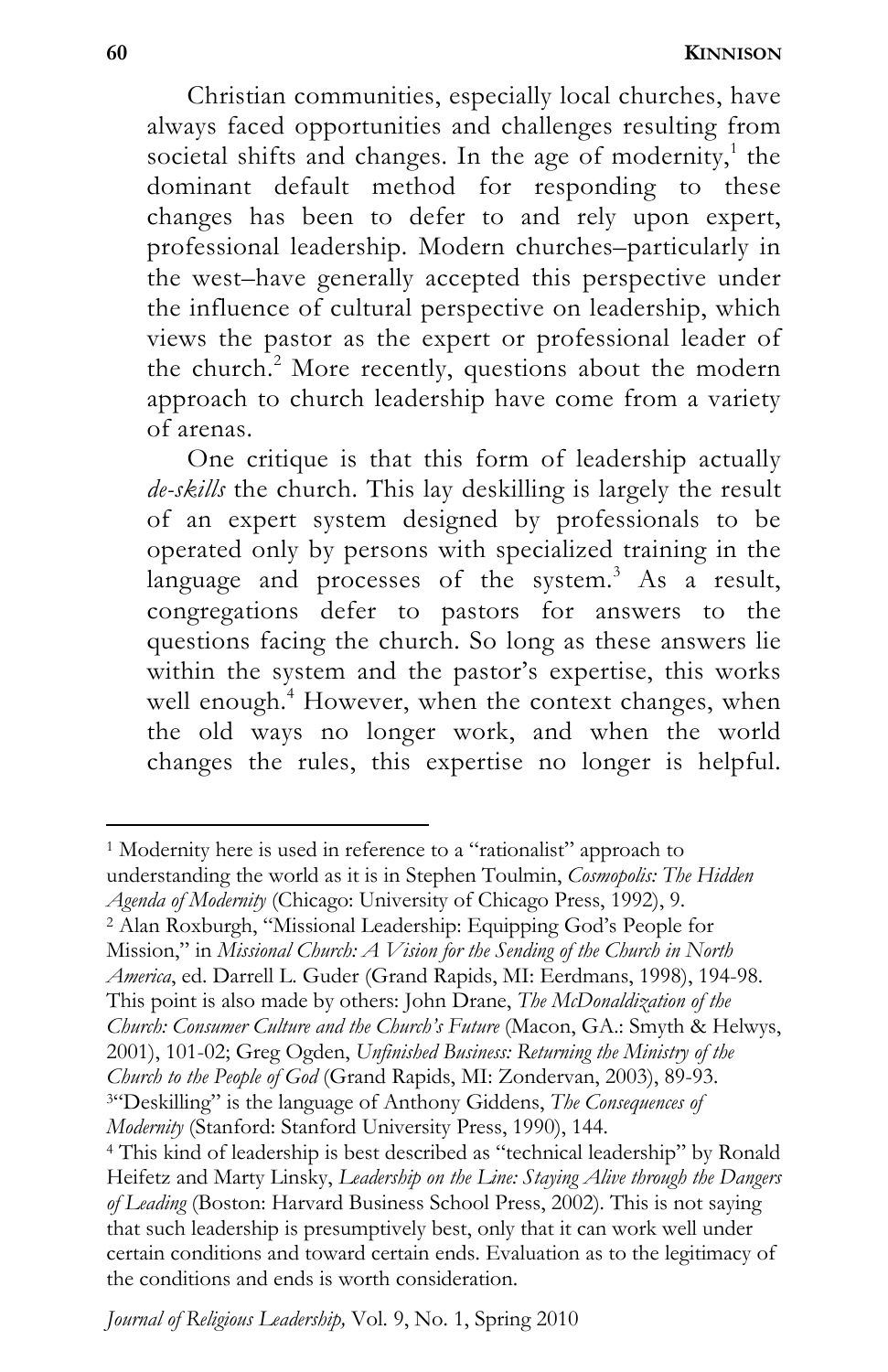At this point, trust in the expert fails and an assumption is made that this person is to blame.<sup>5</sup> This leads to a related critique that pastors are isolated by the nature of their role. It has been accepted that loneliness is a normal consequence of leadership.<sup>6</sup> As Patti Simmons aptly notes:

Clergy face daunting expectations. They must fill countless roles–spiritual leader, psychologist, counselor, business manager, human resource specialist, to name a few–and those roles expand so rapidly that a sense of futility sets in as the gap between what they were prepared for in seminary and what they encounter on a daily basis steadily widens. In addition to feeling unprepared, clergy feel alone $^7$ 

As the church faces change (either from without or from within), churches which feel ill-prepared to handle this change expect pastors who are equally ill-prepared to "fix" problems that have no ready answers. These pastors are increasingly isolated and are often bear the brunt of congregational frustration. In short, the modern agenda has not always been helpful in understanding pastoral leadership, especially during times of intense congregational and social change.

But what if *pastor* does not mean what we have made it to mean? While the story of modernity has had much to say regarding the role of pastors as expert, professional leaders, the Gospel of God offers an alternate narrative, especially in light of adaptive situations.<sup>8</sup> However, to

<sup>5</sup> Giddens, 91.

<sup>6</sup> John Hall and Elliot Hannah, "Pastors: Leaders of the Flock but Alone in the Crowd," Associated Baptist Press, October 3, 2006,

http://www.abpnews.com/index.php?option=com\_content&task=view&id =1514&Itemid= 119 (accessed October 7, 2007).

<sup>7</sup> Patti Simmons, "Supporting Pastoral Excellence," in *Congregations* 29 (1) (Winter 2003): 29.

<sup>8</sup> This is Mark Lau Branson's language. See Mark Lau Branson, "Reflecting on the Gospel: On Changing Stories," March 1, 2007,

http://www.allelon.org/articles/article.cfm?id=310 (accessed January 4, 2007).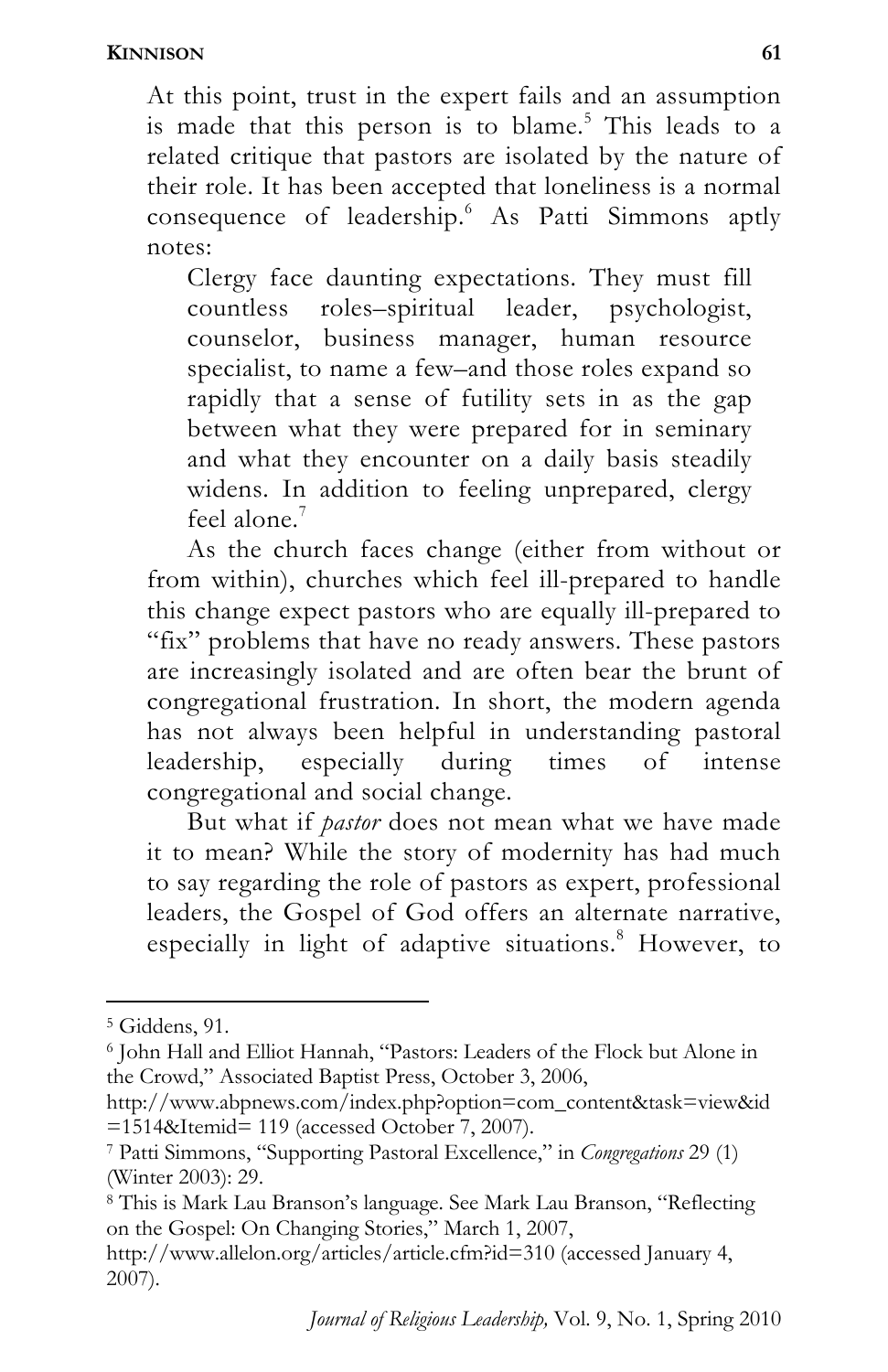understand this alternate narrative requires us to once again access our history and reclaim our heritage. Accessing the Christian story means that we engage in more than storytelling; we must search for meaning about how to live as responsible witnesses of God's reign.<sup>9</sup> This search for meaning demands consideration of those dangerous memories $^{10}$  that challenge conventional, authoritative stances–specifically that the pastor is the "ruler" of the church.<sup>11</sup> In the pages that follow, this

l 9 Thomas H. Groome, *Sharing Faith: A Comprehensive Approach to Religious Education and Pastoral Ministry: The Way of Shared Praxis* (Eugene, OR.: Wipf & Stock, 1991), 215ff. Specifically Groome states, "Christian Vision, of course, does not provide a blueprint for life or easy answers to the problems and complexities people must face. But it tenders truths by which to make meaning, ethical principles to guide decision making, and virtues to live by; it offers images of promise and hope to sustain people and of responsibility and possibility to empower historical agency towards God's reign…. The Vision should reflect God's promises of shalom and wholeness, yet empower people in their historical responsibility to work in partnership for the realization of what God wills–peace and justice, love and freedom, wholeness and fullness of life for all…. Educators are to teach the Vision of Christian faith as something *immediate* and *historical*, in that it calls people to do God's will on earth now as if God's reign is at hand, and as something *new* and *ultimate*, in that it always calls people beyond their present horizons of praxis in faith until they finally rest in God." Emphasis in original, Groome, 216-17. This relates to Ray Anderson's "interpretive paradigms" and "historical consciousness;" see Ray Anderson, *The Shape of Practical Theology: Empowering Ministry with Theological Praxis* (Downers Grove, IL: InterVarsity, 2001), 26-31.<br><sup>10</sup> Groome states, "[A hermeneutic of suspicion] attempts to recognize and refuse what is destructive in texts of tradition and it searches for their 'dangerous' or 'subversive' memories, often forgotten or excluded by dominant hermeneutics…. Texts of Christian Story/Vision always have dangerous memories that call ourselves and our world into question, that can empower people in ongoing conversation and social transformation toward God's reign." Groome, 233. This follows Metz: "definite memory breaks through the magic circle of the prevailing consciousness…. Christian faith can and must, in my opinion, be seen in this way as a subversive memory…. The criterion of its authentic Christianity is the liberating and redeeming danger with which it introduces the remembered freedom of Jesus into modern society and the forms of consciousness and praxis in that society." Johann Baptist Metz, *Faith in History and Society: Toward a Practical Fundamental Theology*, trans. David Smith (New York: Seabury, 1980), 90.<br><sup>11</sup> This was the pronouncement of one of the twentieth century's most noted Southern Baptist pastors, W.A. Criswell, whose influence and that of his

*Journal of Religious Leadership,* Vol. 9, No. 1, Spring 2010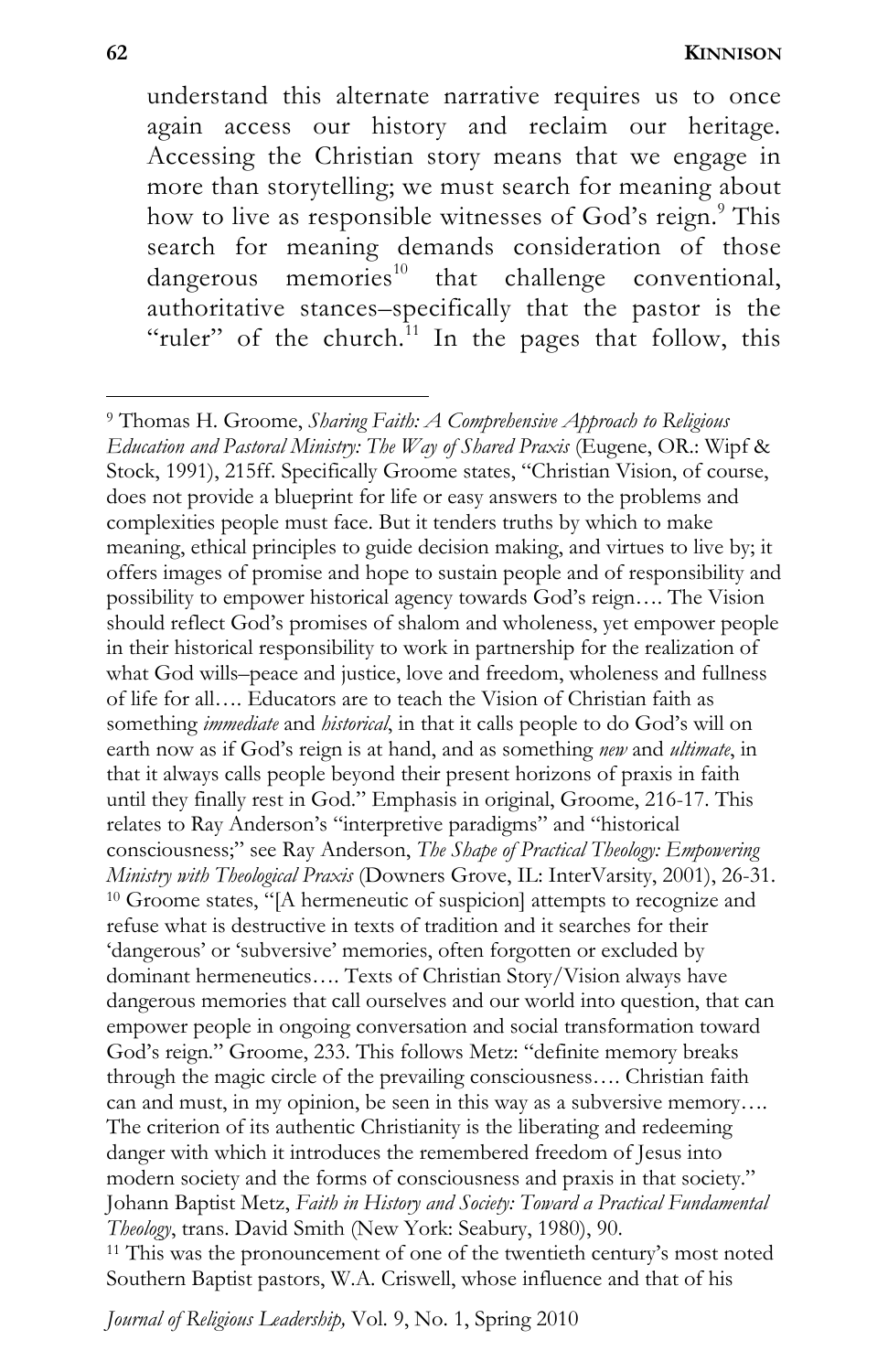article investigates *dangerous memories* that apply to the dominant practice of the pastor as leader. To accomplish this task, this article investigates biblical themes surrounding the *pastor* metaphor as they relate to questions of community and communal leadership. From these findings, it is possible to describe a Christian perspective of missional leadership that informs and is informed by the praxes of leadership communities.

# **Two Confessions**

At the outset, I confess that others have done exceptional work on metaphors for congregational leadership. Specifically, Scott Cormode's "Multi-Layered Leadership: The Christian Leader as Builder, Shepherd, and Gardener" investigates the interplay of three important metaphors at work in the church today. More importantly, Cormode demonstrates effectively that these three metaphors are not three separate ways of leading, but rather are three interconnected means of leading within any particular context.<sup>12</sup> Within these three metaphors, Cormode describes three typologies of leadership: 1) the visionary CEO; 2) the pastoral care facilitator; and 3) the meaning-maker. While it might seem from the title of this article that I am focused on the first and second typologies, I am attempting something relevant to all three typologies.

While Cormode successfully and helpfully investigates the application of these metaphors, I am after something related, but different–I am after the meta-metaphor's meaning. To illustrate, note that all three typologies of leadership share a similar biblical heritage–the person whose leadership is described by these typologies is titled

<sup>1</sup> "students" has arguably crossed a multiplicity of denominations. See David R. Norsworthy, "Rationalism and Reaction among Southern Baptists," in *Southern Baptists Observed: A Perspective on a Changing Denomination*, ed. Nancy <sup>12</sup> Scott Cormode, "Multi-Layered Leadership: The Christian Leader as Builder, Shepherd, and Gardener," *Journal of Religious Leadership* 1 (2) (Fall 2002): 69-104.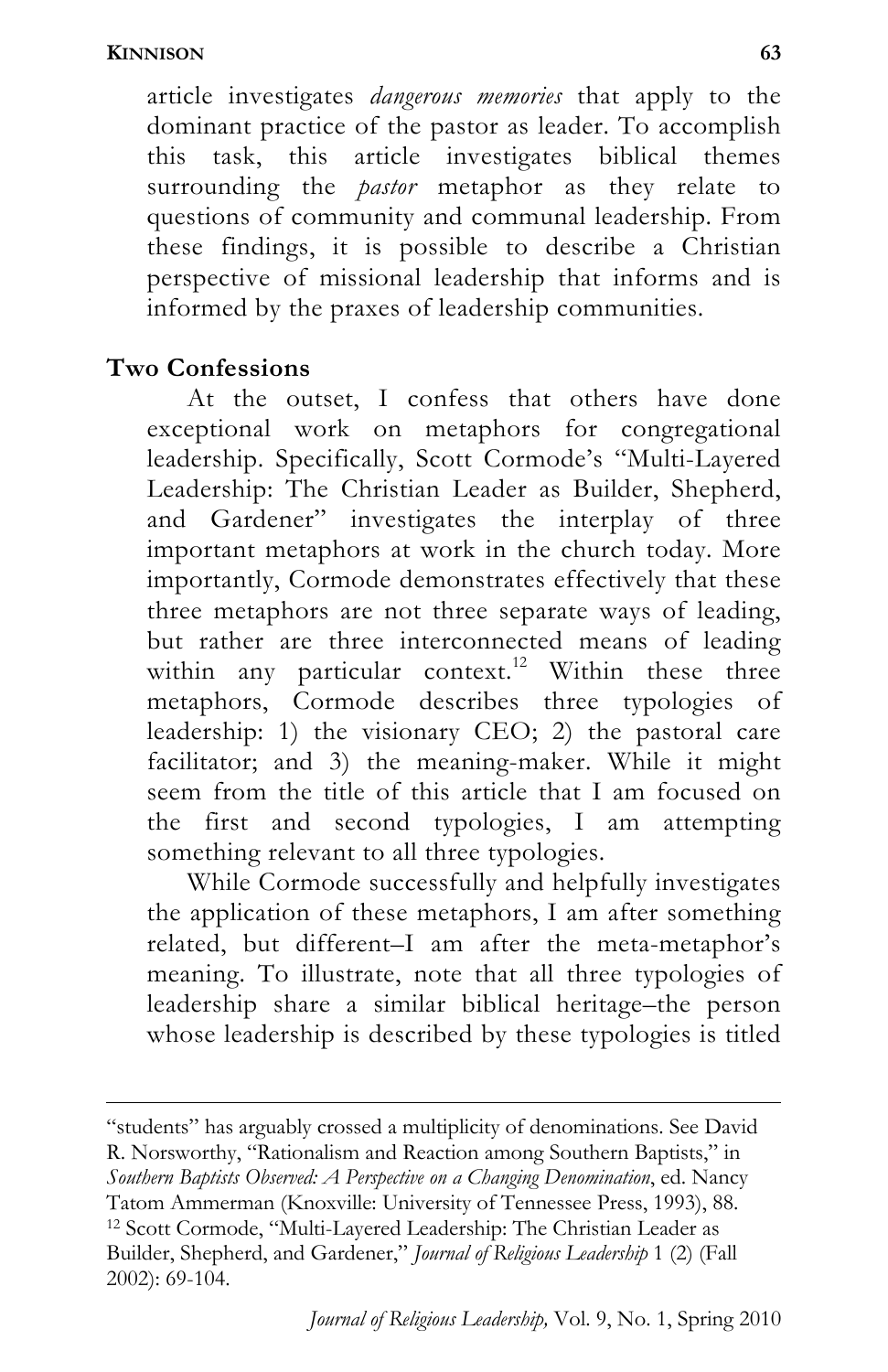**64 KINNISON**

the "pastor."13 This is appropriate because nearly all Christian-communities utilize this designation in reference to a singular leader or group of primary expert and professional leaders within a congregation. It is this usage of the biblical metaphor in reference to the expert designee, despite the typology of leadership she or he practices, with which I am concerned.

This is my concern for two reasons. First, I am under the impression that its widespread use, or misuse, has lead to an abuse of its meaning. As I am located in the Baptist world, I think of the keynote speaker at a denominational pastor's conference who tells his listeners they are essential to the flock because without them, their flocks will wander off a cliff. Second–this is a confession of bias–despite numerous Christian statements regarding the priesthood of all believers, especially among Protestants,<sup>14</sup> there is still a failure to recognize in our congregations the pastoral role of persons who never carry an official title nor receive ecclesial sanctioning. In most churches of which I have been a part, the leader of the elderly ladies Sunday school is often more *pastor* to her Sunday school class than anyone else in the church. As is apparent by now, I am biased toward a

<sup>13</sup> Cormode, 74, 77, 88.

<sup>&</sup>lt;sup>14</sup> I fully acknowledge that this concept is not unique to protestant theology nor is it widely agreed upon within protestant theology as to what exactly the "priesthood of all believers" means. I find Vatican II's statement on the integration of priesthoods into the one priesthood of Christ a helpful point of contact for Protestants and Catholics, though we must be careful not to read it through the eyes of Luther, Calvin, Zwingli, Roger Williams or Menno Simons. Specifically *Lumen Gentium* states: "Christ the Lord, High Priest taken from among men" (100), made the new people "a kingdom and priests to God the Father"(101). The baptized, by regeneration and the anointing of the Holy Spirit, are consecrated as a spiritual house and a holy priesthood, in order that through all those works which are those of the Christian man they may offer spiritual sacrifices and proclaim the power of Him who has called them out of darkness into His marvelous light (102).… Though they differ from one another…, the common priesthood of the faithful and the ministerial or hierarchical priesthood are nonetheless interrelated: each of them in its own special way is a participation in the one priesthood of Christ (2\*)" *Lumen Gentium,* 2-10.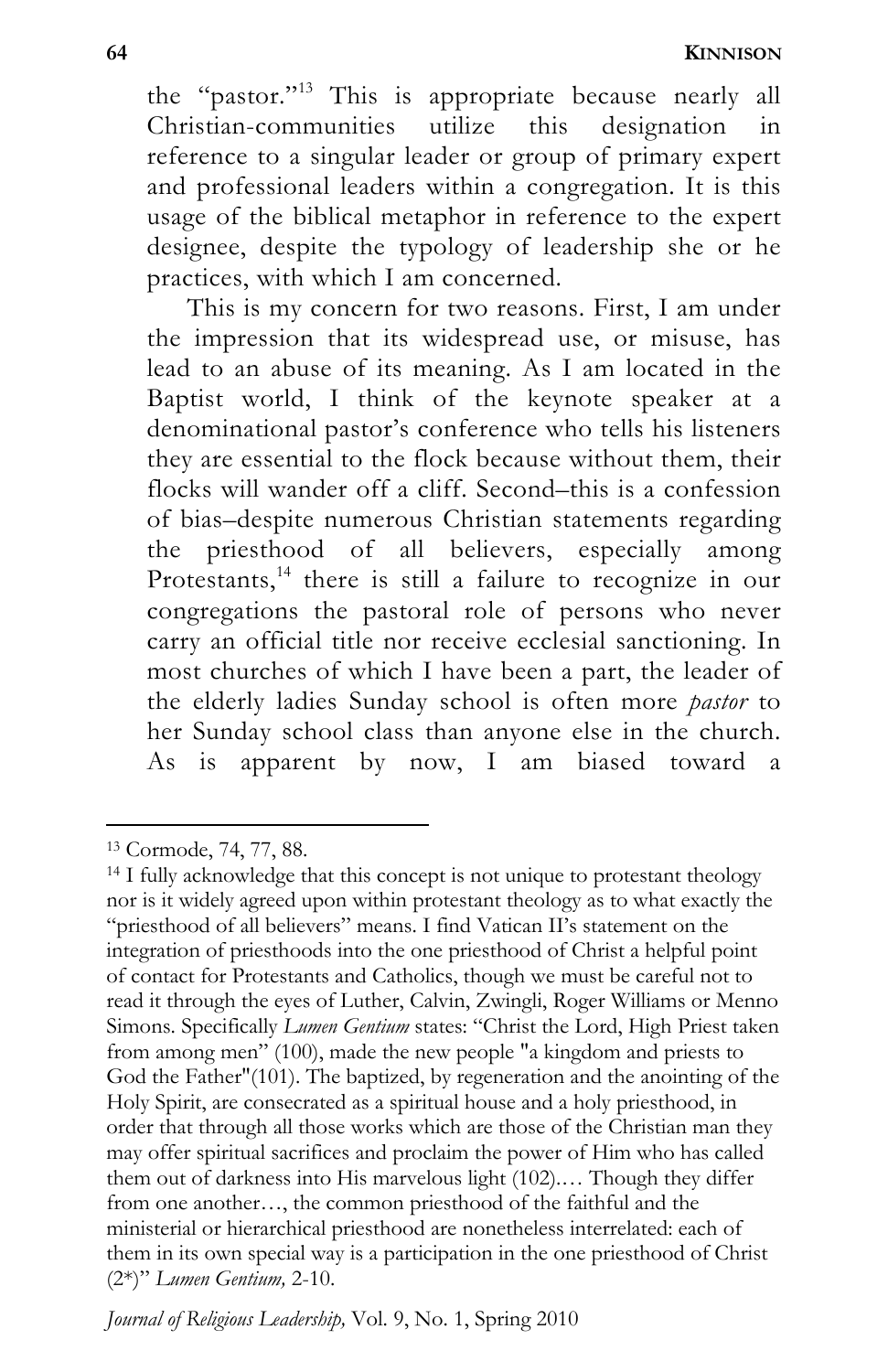congregationalist method of decision making, but will make evident that it is a modified version.

My second confession regards limitations. I am not attempting an all-encompassing assessment of authority and power from a biblical perspective. There are numerous biblical passages not considered here that do consider these issues as well. I leave those to another person's work. I am interested in how the shepherd metaphor works in relationship to conversations regarding power and leadership since it is used so widely. Clearly, I do not claim the final word on this question. I look anew at this particular metaphor with a hope toward recapturing some of those forgotten and dangerous considerations that can and should speak into congregational leadership praxis.

# **The Metaphor of Pastor as Shepherd**

Investigating the metaphorical meaning of *pastor* is complicated by several factors. First, the New Testament metaphor developed from Old Testament concepts with ancient cultural meaning significantly obscured in contemporary usage.<sup>15</sup> Second, New Testament scholars are equally perplexed by the function or role of pastor in relation to that of overseer or bishop and disagree concerning whether or not a pastoral office was intended by New Testament writers.<sup>16</sup> Third, investigating the pastoral role according to New Testament themes is complicated by the fact that "pastor," the dominant

l 15 Along this thought, see Andreas J. Köstenberger, "Jesus the Good Shepherd Who Will Also Bring Other Sheep (John 10:16): The Old

Testament Background of a Familiar Metaphor," *Bulletin for Biblical Research* 12 (1) (2002): 67-96; Timothy S. Laniak, *Shepherds after My Own Heart: Pastoral* 

*Traditions and Leadership in the Bible* (NSBT) (Downers Grove, IL.: InterVarsity, 2006), 37, 42ff; Young S. Chae, *Jesus as the Eschatological Davidic Shepherd* (WUNT2; Tübingen, Ger.: Mohr Siebeck, 2006), 19-94.

16 See George W. Knight III, "Two Offices (Elders/Bishops and Deacons) and Two Orders of Elders (Preaching/Teaching Elders and Ruling Elders): A New Testament Study," *Presbyterion* 11 (1) (Spring 1985):1-12; Harold W. Hoehner, *Ephesians: An Exegetical Commentary* (Grand Rapids, MI.: Baker Academic, 2002), 544; Joachim Jeremias, "poimhvn," *TDNT* 6, trans. Geoffrey W. Bromiley (Grand Rapids, MI.: Eerdmans, 1968), 497-98.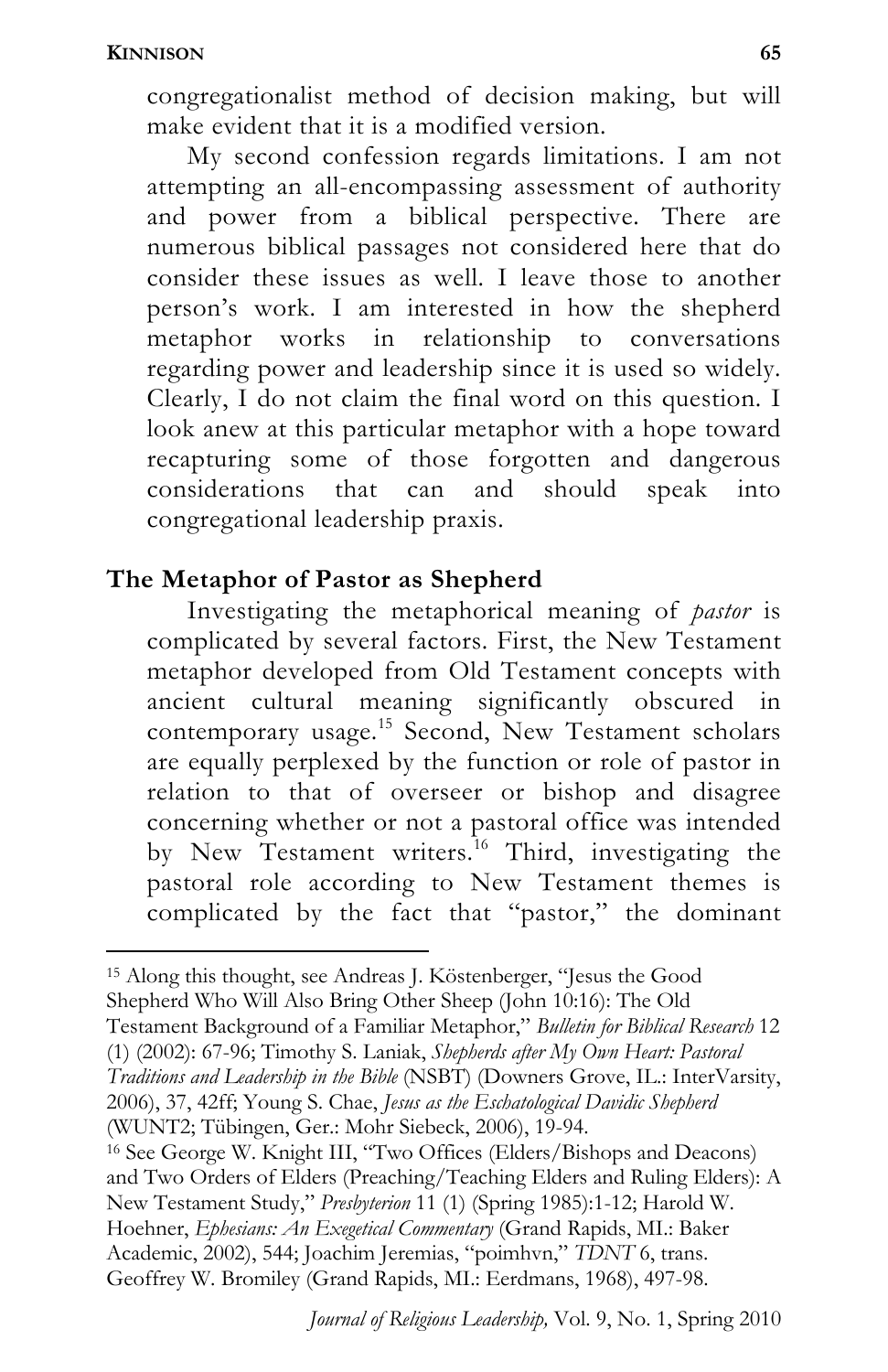office title for most Protestants (particularly Evangelicals), is rarely used in most English translations.<sup>17</sup> While I do not fully resolve these thorny issues, I make suggestions concerning how particular resolutions impact the issues related to this study. Further, by investigating the terminology and meaning of the shepherd metaphor, I attempt to recapture certain theological elements regarding "pastoral" leadership that benefit churches in adaptive situations. To accomplish this purpose, I begin by exploring patterns of usage in the Old Testament<sup>18</sup>

### **Old Testament Patterns of Usage**

The *shepherd/shepherding* metaphor is rooted in the Old Testament. There are three primary usages of רָעָה when translated by the verbs *shepherding*, *tending*, *herding* or by the nouns *shepherd*, *shepherdess*, or *herdsman*: 1) herders of livestock; 2) YHWH as Shepherd of Israel; 3) a person or group as leaders/rulers.<sup>19</sup> The following are brief overviews of these usages.

*Journal of Religious Leadership,* Vol. 9, No. 1, Spring 2010

<sup>17</sup> For this article, I primarily use the NASB and NRSV translations for comparison and contrast: the NASB considered conservative and the NRSV considered liberal. The NASB and the NRSV each use *pastors* only once (Eph. 4:11). The KJV uses *pastor* in place of *shepherd* nine times in the OT and once in the NT (Eph. 4:11). These OT usages are largely a misrendering of the term, and are corrected in the New King James Version, which follows the NASB and NRSV renderings.

<sup>18</sup> Branson's insight is helpful here: "Word counts cannot dictate theology; however, observations inform priorities and relationships." Mark Lau Branson, *Intercultural Church Life and Adult Formation: Community, Narrative, and Transformation* (Ann Arbor, MI.: UMI Dissertation Services, 1999), 66. This follows Barr's argument against overemphasizing word meaning at the expense of word usage. See James Barr, *The Semantics of Biblical Language* (Oxford: Oxford University Press, 1961), throughout, but see 233-34 for an example of his argument.

 $^{19}$  Generally occurs as רעָה (verb) and רעָה (m. noun), רעָה (f. noun). Other similarly associated meanings derived from רְעָה include: "to pasture," "to guide," and "to feed." Words often have a wide semantic range, hence, רְעָה has two other meanings linked with it: "to associate with" and "to take pleasure in" or "desire." See Francis Brown, with S. R. Driver and Charles A. Briggs, *A Hebrew and English Lexicon of the Old Testament: with an Appendix*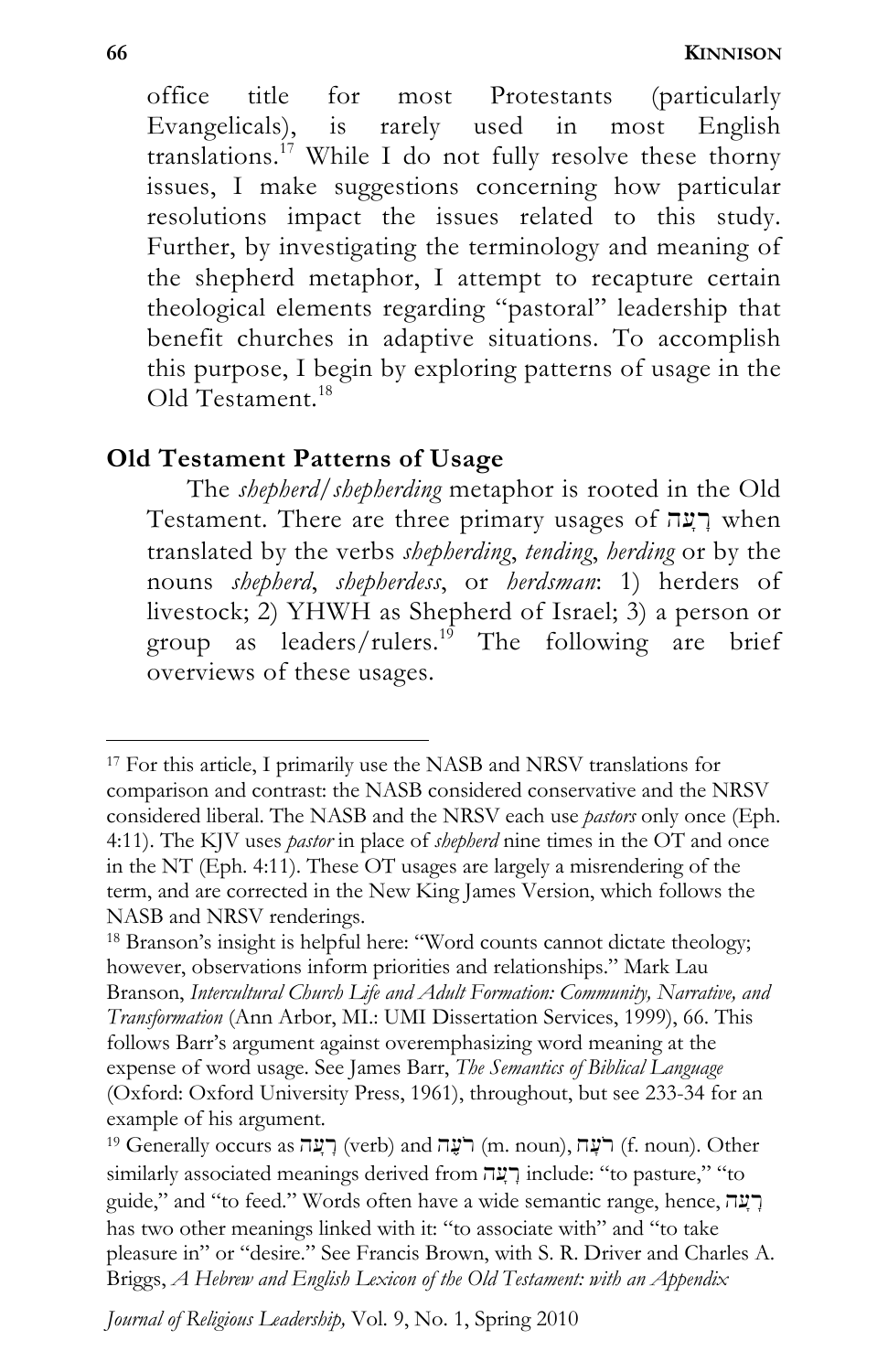1

#### *Herders*

Simply stated, the first usage describes people who herd sheep, goats, or other livestock.<sup>20</sup> This usage occurs predominantly within the Pentateuch, and mostly in<br>Genesis.<sup>21</sup> Its usage establishes patterns of Its usage establishes patterns of comprehension for the other two usages. Herders were responsible for the flock's wellbeing.<sup>22</sup> This included feeding, leading to pasture, tending, and protecting.<sup>23</sup> Although "feeding" and "leading to pasture" appear as two separate functions, they are related. While occasionally a shepherd might feed the flock "intensively" by giving it grain, more commonly the shepherd's responsibility was to lead the flock to a variety of vegetation and water, feeding it "extensively."24 Sheep and livestock could eat without assistance, when the environment allowed.25

*Containing the Biblical Aramaic*, 2nd printing (Oxford, UK: Clarendon, 1975), 944-46.

<sup>20</sup> Translated as "tend," "herd," "pasture," "herdsman," "herders," "shepherd," or "shepherding:" Gen. 4:2, Gen. 13:7, 13:8, 26:20, 29:3, 37:2, 46:32, 46:34, 47:3, 48:15, also, Exod. 2:17, 2:19, Lev. 27:32, Num. 14:33. English interpreters use the nouns *herdsmen, shepherds, shepherdesses* and the verbs *herd, tend, pasture*, and *shepherd* to describe the persons and their activities.

 $21$  This usage occurs in about 30% of the 86 verses when  $\overline{P}$  is

translated *shepherd*. 22 Sources consulted for this section include: Oded Borowski, *Every Living Thing: Daily Use of Animals in Ancient Israel* (Walnut Creek, CA.: AltaMira, 1998); John Galtay and Douglas L. Johnson, eds., *The World of Pastoralism: Herding in Comparative Perspective* (New York: Guilford, 1990); John David Huntzinger, *The End of Exile: A Short Commentary on the Shepherd/Sheep Metaphor in Exilic and Post-Exilic Prophetic and Synoptic Gospel Literature* (Ph.D. diss., Fuller Theological Seminary, 1999); Murl Dirksen, "Shepherding the Herds of the Simakiyya Villagers," http://www.vkrp.org/studies/cultural/ simakiyya-study/info/shepherding-villagers.asp (accessed on January 26, 2007).

<sup>23</sup> Laniak, 53-57.

<sup>24</sup> Laniak, 51, 54.

<sup>25</sup> Jere L. Giles and Jerome Gefu, "Nomads, Ranchers, and the State: The Sociocultural Aspects of Pastoralism," in *The World of Pastoralism: Herding Systems in Comparative Perspectives*, eds. John G. Galaty and Douglas L. Johnson (New York: Guilford, 1990), 100-05.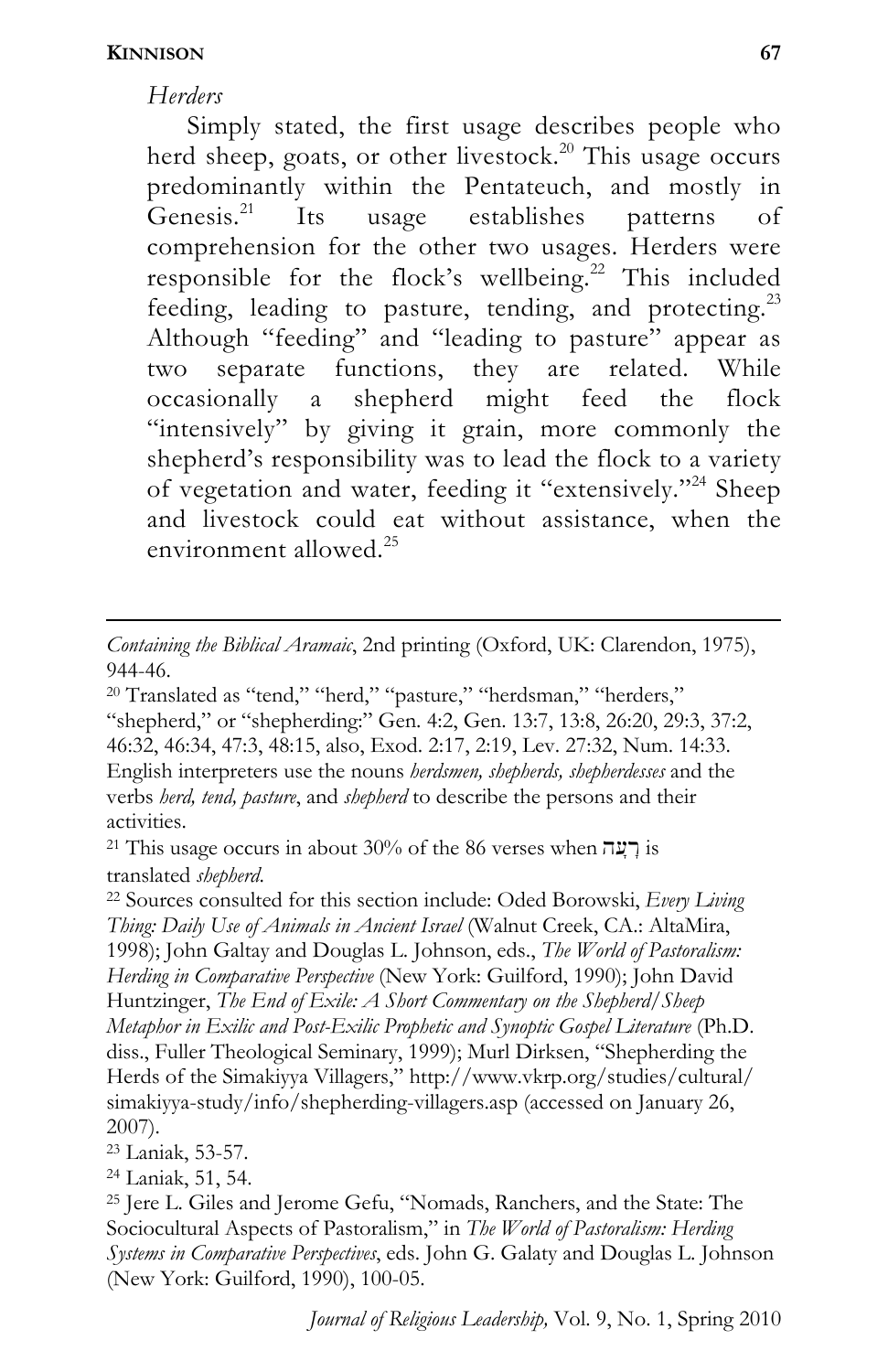Although the dominant understanding is that shepherds lead from "before" the flock, it is notable that both David and Amos are taken from "following the flock" (מְאָחָר הַצֹּא); 2 Sam. 7:8, 1 Chron. 17:7; Amos 7:15).26 Shepherds moved "before," "within," and "behind" the flock, depending on the need.<sup>27</sup> Wherever the shepherd was in relation to the flock, two methods of maintaining flock cohesion are particularly intriguing for this study: bells worn by animals chosen because they willingly and lovingly follow the shepherd<sup>28</sup> and voice commands to keep strays from wandering.

From whatever position the shepherd chose to guide the flock, it is clear that his or her presence comforted the flock as they grazed and slept because of the shepherd's care. Shepherds tended and protected the flock. Tending meant caring for the lame and sick.<sup>29</sup> Shepherds likewise used the staff and other weapons to protect the flock from predators and thieves.<sup>30</sup>

Socioculturally, various cultures reviled shepherds, making their occupation far from being a noble

<sup>26</sup> Laniak contends that these mean "driving" in each instance. Laniak, 54; see also Huntzinger, 59, n. 10. However, the location of the herder is not clear in the biblical text. He contrasts this with "leading" which he contends is done from the front; again unclear in the biblical text. It is more likely that the shepherd or herder led through presence within the flock (perhaps more toward the back of the flock) and hence could better see and call to a straying animal. Leading from the "front" would make this more difficult. A particularly striking anthropological study of the Bedouin demonstrates that in some instances the sheep followed the shepherd's donkey, while the shepherd walked behind the sheep. See Dirksen, "Shepherding the Herds." Photographic evidence from the Bedouin and other shepherding peoples show the shepherd in the midst of the flock and rarely in the front. See also Shalom M. Paul, *Amos* (Herm.; Minneapolis, MN: Fortress, 1991), 247-48, 249.

<sup>&</sup>lt;sup>27</sup> Laniak contends that sheep followed the shepherd, but occasionally were led ("driven") from behind to prevent grazing in agricultural fields. Laniak, 54, n. 40; also Huntzinger, 59.

<sup>28</sup> Dirksen notes the Bedouin use bells in this manner. Dirksen, "Shepherding the Herds."

<sup>29</sup> Huntzinger, 59; Borowski, 49; Harold Taylor, *Applied Theology 2: Tend My Sheep* 19 (SPCKISG; Cambridge: Cambridge University Press, 1998), 9. 30 Borowski, 49; Laniak, 56.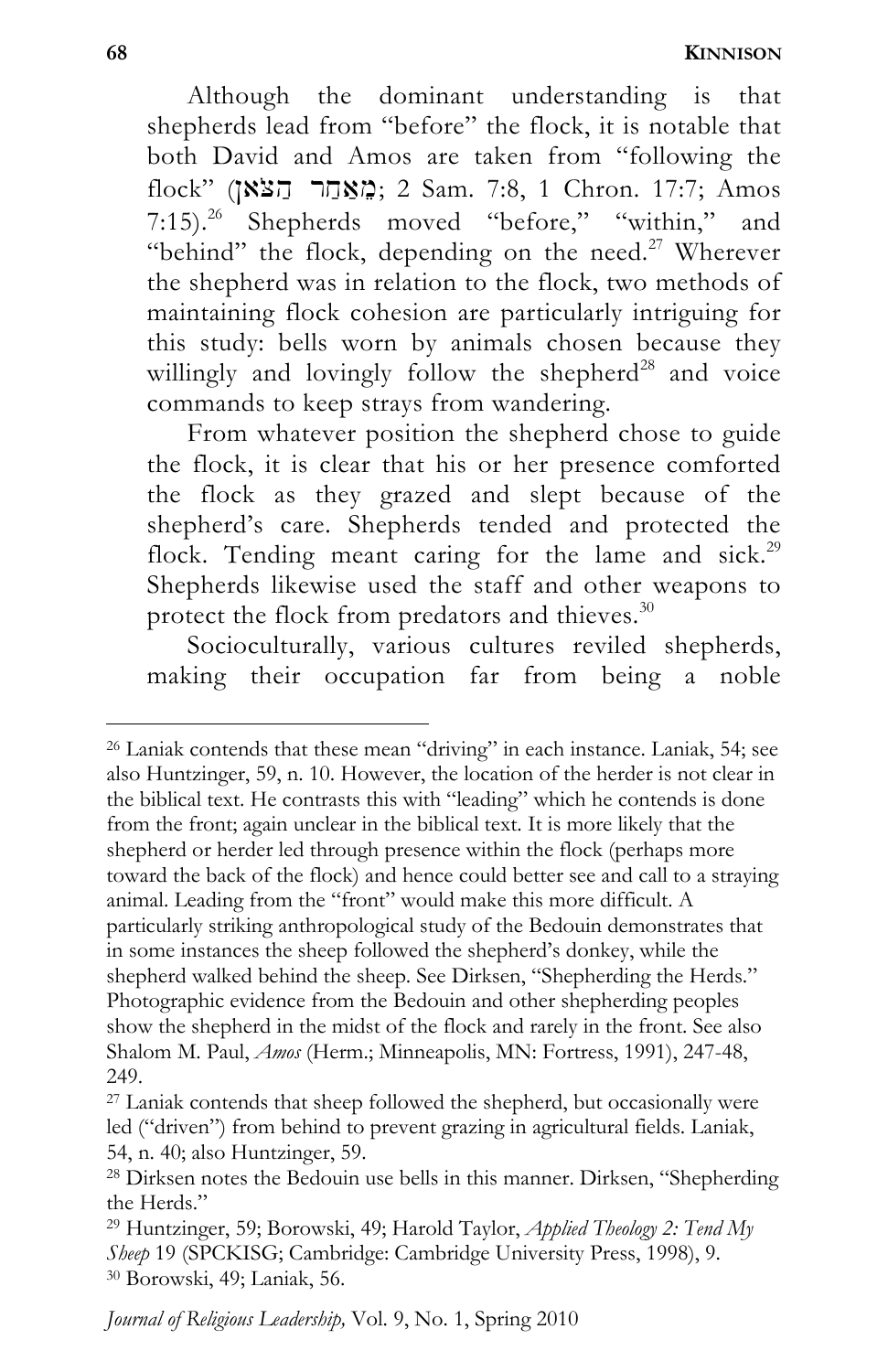l

profession. Hence, when Joseph's family joins him in Egypt, they are warned that shepherds are "abhorrent" or "loathsome" to Egyptians (Gen. 46:34). Eventually, even in Israel, herding becomes a despised trade, associated with dishonesty and ruthlessness. This pattern persists into the New Testament.<sup>31</sup>

*YHWH as Israel's Shepherd* 

A second usage of shepherd imagery in the Old Testament references YHWH as Israel's Shepherd.<sup>32</sup> This

31 Huntzinger's research indicates that much of the social status change for shepherds in pre-exilic Israel occurred "when land and livestock holdings came under the control of a small number of wealthy owners." This promoted a professional class of hired laborers who managed the sheep. These laborers were purported to have sold animals to travelers in order to supplement their income while claiming the missing animals were killed by wild animals or stolen by thieves. Over time, this and other similar biases created a general disdain for shepherds. Since shepherds were presumed dishonest, religious and social leaders limited the civil and religious rights of shepherds including prohibiting them from testifying in trials, barring their participation in temple rituals, and encouraging a general prejudice against the profession. As a result, Huntzinger states: "The use of shepherd imagery to refer to Israel's leadership may be understood as exotic. It cannot be assumed, therefore, that all the biblical writers who made use of the shepherd/sheep imagery had expert knowledge of shepherds or sheep.... [I]t is to be expected that *care was exercised in the use of the vocabulary and images drawn from this field in the service of the metaphor*. The use of the terms related to sheep farming in the prophetic and synoptic literature simply attests to the significance of the imagery in the shared culture of the people." Huntzinger, 66-69, quote from 68-69 (emphasis in original).

<sup>32</sup> This usage occurs in about 20% of the verses where  $\overline{\text{12}}$  is translated *shepherd*. See: Gen. 48:15; 49:24; Psalms 23; 28:9; 74:1; 77: 20; 78:52-55; 79:13; 80:1; 95:7; Isa. 40:10-11; 49:9-13; Jer. 23:2; 31:10; 50:19; Ezek. 34:31; Micah 2:12-13; 4:6-8; 7:14-15. Chae, 25. The Israelites were not the first to use *shepherd* in reference to deity; it was common terminology for surrounding cultures. See Huntzinger, 69-78; Laniak, 59-58-61, 67-69, 72-74. Huntzinger's observation is important here: "The description of God as a shepherd and the people as sheep is just one of many figures found in the OT. The fact that a variety of figures are used to depict God and people in Scripture indicates the complex nature of the divine/human relationship and the fact that not any one figure exhaustively describes it…. Biblical metaphor is…an effort to say something meaningful about him in view of the knowledge and experience possessed by the community. A meaningful reference to God need not be unrevisable or exhaustive in its description of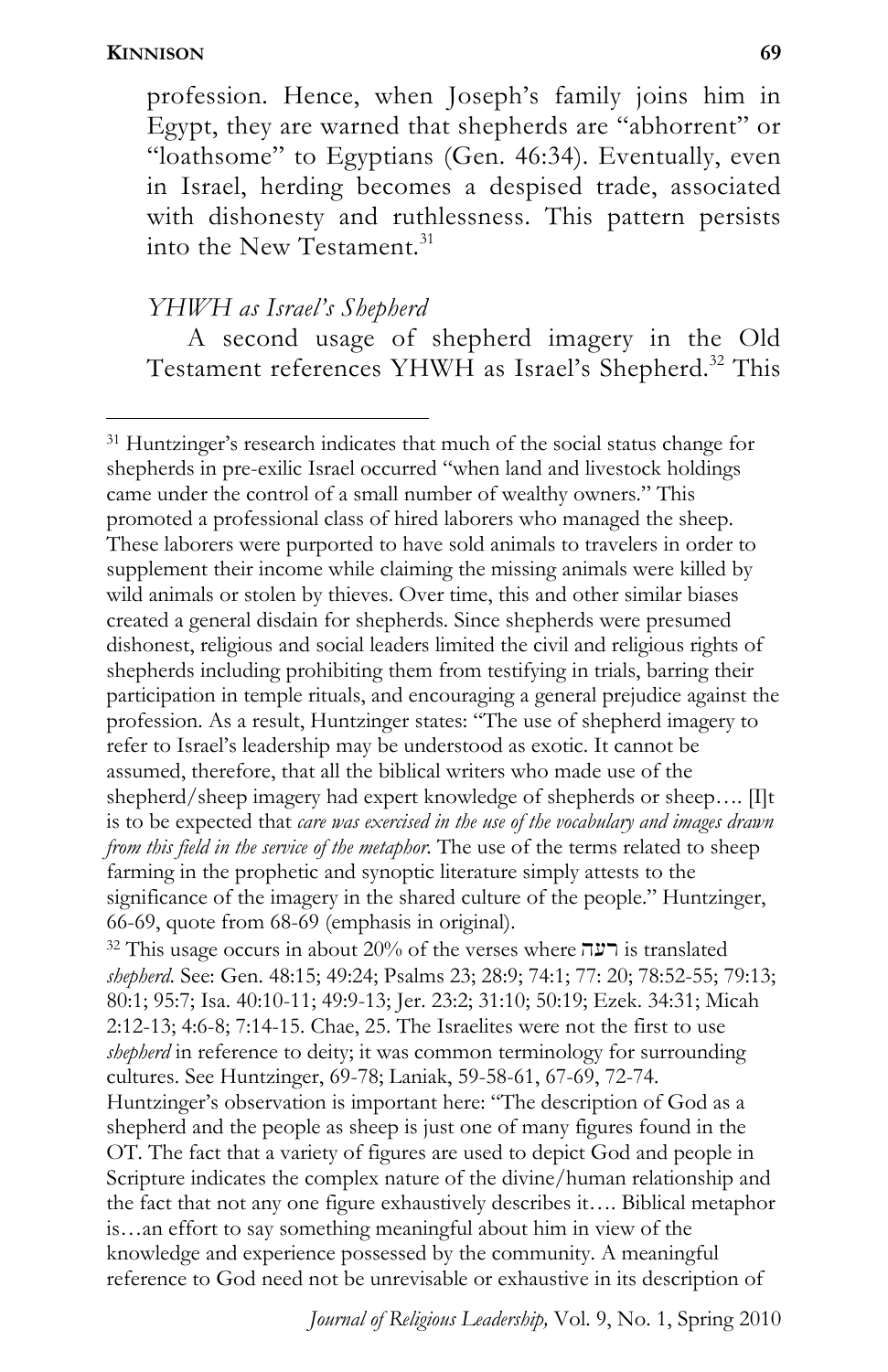usage first occurs in the Patriarch narratives where YHWH is shepherd to Jacob and his clan (Gen. 48:15,  $49:24$ <sup>33</sup> It occurs in the Psalms, notably in Psalm 23, but also carrying the images in others (e.g., Psalms 28, 80, and 121).<sup>34</sup> During the monarchial narratives, YHWH is established as Israel's Shepherd and the monarch as YHWH's under-shepherd.<sup>35</sup>

However, shepherd imagery is decidedly used of YHWH throughout the exodus and exilic narratives $36$ –the two most liminal periods of Old Testament history.<sup>37</sup> Hence, the metaphor's use regarding God occurs at particular "times of upheaval and dislocation among the people."38 In the exodus narratives, YHWH is the prime shepherd while in the exilic narratives, YHWH and his Davidic appointee are co-shepherds.<sup>39</sup> Ezekiel and Zechariah develop the description of this appointee in the context of an eschatological view of God's redemptive activity.<sup>40</sup> This usage becomes associated with Messiah in the prophetic tradition.<sup>41</sup>

him. In fact, the variety of metaphors used for describing God in Scripture argues for a realistic perspective of God in that not any one image is regarded as adequate in itself to speak of him. When God is depicted as a shepherd rather than as some other kind of worker in certain texts it is because this particular metaphorical depiction is meaningful" Huntzinger, 89. 33 Chae, 25-26; Huntzinger, 78.

<sup>34</sup> Huntzinger, 80-81.

<sup>35</sup> Chae, 26-27. See also Laniak, 108-14.

<sup>36</sup> Chae, 26.

<sup>&</sup>lt;sup>37</sup> J. Jeremias states: "It is to be noted that the references are spread evenly over the whole of the O.T. It is true that in Exodus-Deuteronomy shepherd terms are used in the exodus stories ('to lead,' 'to guide,' 'to go before,'), but in general it is hard to determine whether there is any conscious feeling for the shepherd metaphor. More commonly, and with details which show how vital the concept is, the figure of speech is found in the Psalter and in the consoling prophecy of the Exile." Jeremias, *TDNT* 6: 487. I am indebted to Chae for this citation; Chae, 26.

<sup>38</sup> Huntzinger, 81.

<sup>39</sup> Chae, 26.

<sup>40</sup> Chae, 38-94. Chae states: "One of the key outcomes of YHWH's eschatological shepherding will be the renewed obedience of the flock to YHWH's laws and decrees. To secure this, YHWH will set up one shepherd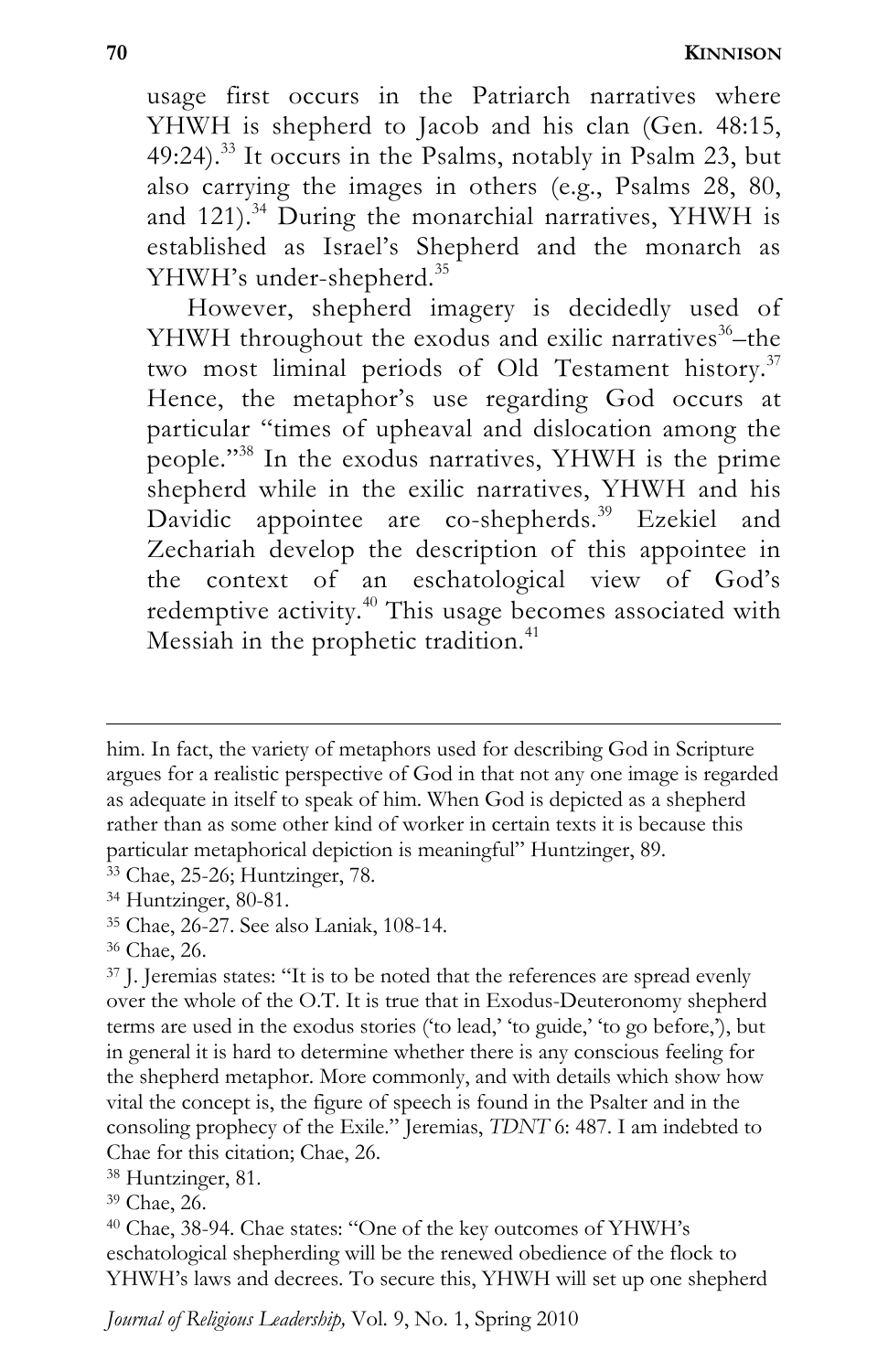These narratives make apparent that "YHWH as shepherd" is a central theme to understanding God's leadership, rule, and care for God's people. Notably, YHWH is only identified with a singular "flock" and never the plural "flocks." As Israel's Shepherd, YHWH's presence is in midst of the flock, before the flock, and behind the flock as necessary.<sup>42</sup> That YHWH is Israel's Shepherd ruler, provider, and caretaker makes Israel's rejection of YHWH more shocking  $(1 \text{ Sam. } 8:4-22).$ <sup>43</sup> God's dire warnings against earthly rulers create a context by which to compare the good rule of YHWH with the evil rule of the hirelings.<sup>44</sup> Ultimately, YHWH removes these Jewish rulers and rules through gentile kings.<sup>45</sup> Throughout, YHWH is shepherd and keeper of the flock, determining their rebuke and redemption.

### *Human Leadership*

The third Old Testament usage of *shepherd* references the earthly rulers of Israel, both political and religious.<sup>46</sup>

like David over the restored people. This is the consequence of the restorative act of YHWH, the true shepherd of Israel." Chae, 92. 41 Huntzinger, 82.

<sup>42</sup> All three positions are demonstrated in the exodus narrative. As the people journeyed, they followed YHWH's pillar of cloud/fire that went before them (Ex. 13:21-22). When the Israelites are pursued by Pharaoh's army, YHWH's pillar of cloud/fire is positioned behind Israel, between them and the Egyptians in a defensive posture (Ex. 14:19-20, 24). In the evenings and the Sabbath the tabernacle (the place of YHWH's presence) is placed in the middle of the camp with all the tribes surrounding it (Ex. 40:34-38; Num. 2: 2ff.).

<sup>43</sup> Laniak writes: "Israel received its desired king, but only on the condition that it understand his role as derivative from and dependent upon the rule of YHWH, the flock's true Owner. Kings, beginning with Saul, were to be measured in term of their responsiveness to the words of that Owner, words mediated regularly through his messengers the prophets." Laniak, 102. 44 See particularly Ezek. 34 and Zec. 10-11. 45 Interestingly, Cyrus, King of Persia, is called *shepherd*, one of the only times

Gentile rulers are referenced thusly. Chae states that, "the case of Cyrus may characterize YHWH's free and sovereign exercise of his shepherd rulership." Chae, 25, n.34.

<sup>46</sup> This usage occurs nearly half of the times when her is translated *shepherd*. See regarding Israelite rulers: Num. 27:17; 1 Sam. 21:8; 2 Sam. 5:2; 7:7-8; 1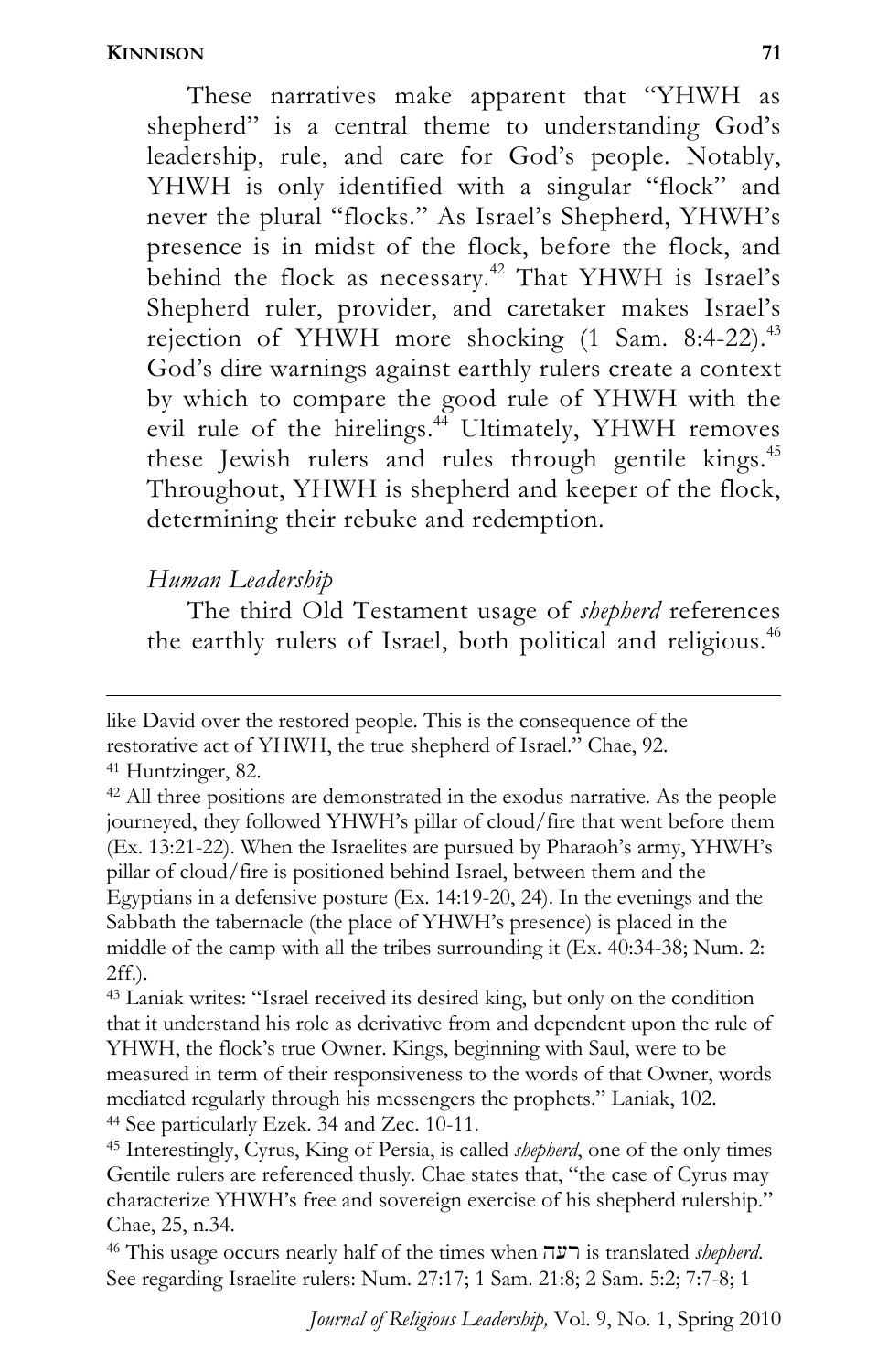Although implied regarding Moses and later Joshua, $47$  this practice becomes normative in the Davidic narrative.<sup>48</sup> Those who ruled after David would likewise be associated as under-shepherd-kings, but with the caveat of being measured against David, the "man after God's own heart" (1 Sam. 13:14; cf. Acts 13:22, NASB). Those who act in faithfulness to YHWH are associated with good shepherds; those who act unfaithfully with wicked shepherds.<sup>49</sup> However, it is notable that nowhere in the Old Testament are ruling Jewish kings called "shepherd."<sup>50</sup>

By Ezekiel and Zechariah's day, political and religious leaders had co-opted the "shepherd" with disregard for YHWH's rule. Throughout the prophets, rulers who called themselves shepherds are decried as faithless, wicked, and thieving, caring for themselves rather than the flock under their care (see Ezek. 34:1-10; Zec. 10:3;  $11:4-17$ <sup>51</sup> Zechariah's oracle is particularly damning as he considers them hirelings, who run when the flock needs them the most.<sup>52</sup> Exilic usages of the shepherd metaphor in relation to earthly rulers express the very worst of those who use, abuse, and abandon the flock. In the end, YHWH determines to destroy these and to

1

52 Laniak, 167-68.

Kings 2:17; Ps 78:70-72; Isa. 56:11; Jer. 2:8; 3:15; 10:21; 22:22; 23:1-4; 25:34- 36; 50:6; Ezek. 34:2-10; Zech. 10:3; 11:5-8. See regarding Gentile rulers: Isa. 44:28; Jer. 6:3; 12:10; 25:34-36; 49:19; 50:44; Nah. 3:18. Chae, 25. See also, Iain M. Duguid, *Ezekiel and the Leaders of Israel*, Supplements to Vetus Testamentum 56 (New York: Brill, 1994).

<sup>47</sup> Laniak, 77-93.

<sup>48</sup> Huntzinger, 78-80. Huntzinger notes that David was "shepherd-king of the people. God is the owner of the flock, but David is given charge of the flock. This delegation of power is distinctive to the image of shepherd-king in Israel and underscores the fact that God is ultimately shepherd of his people."

Huntzinger, 79. Further, he cites 2 Sam. 7:5-10 as support for David's role as under-shepherd. Huntzinger, 80. See also Laniak, 248-49. 49 Huntzinger, 80.

<sup>50</sup> Chae, 26; John D. Turner, "The History of Religions: Background of John 10," in *The Shepherd Discourses of John 10 and Its Context*, eds. Johannes Beutler, SJ and Robert T. Fortna (New York: Cambridge University Press, 1991), 38. 51 Laniak, 151-53, 162-68.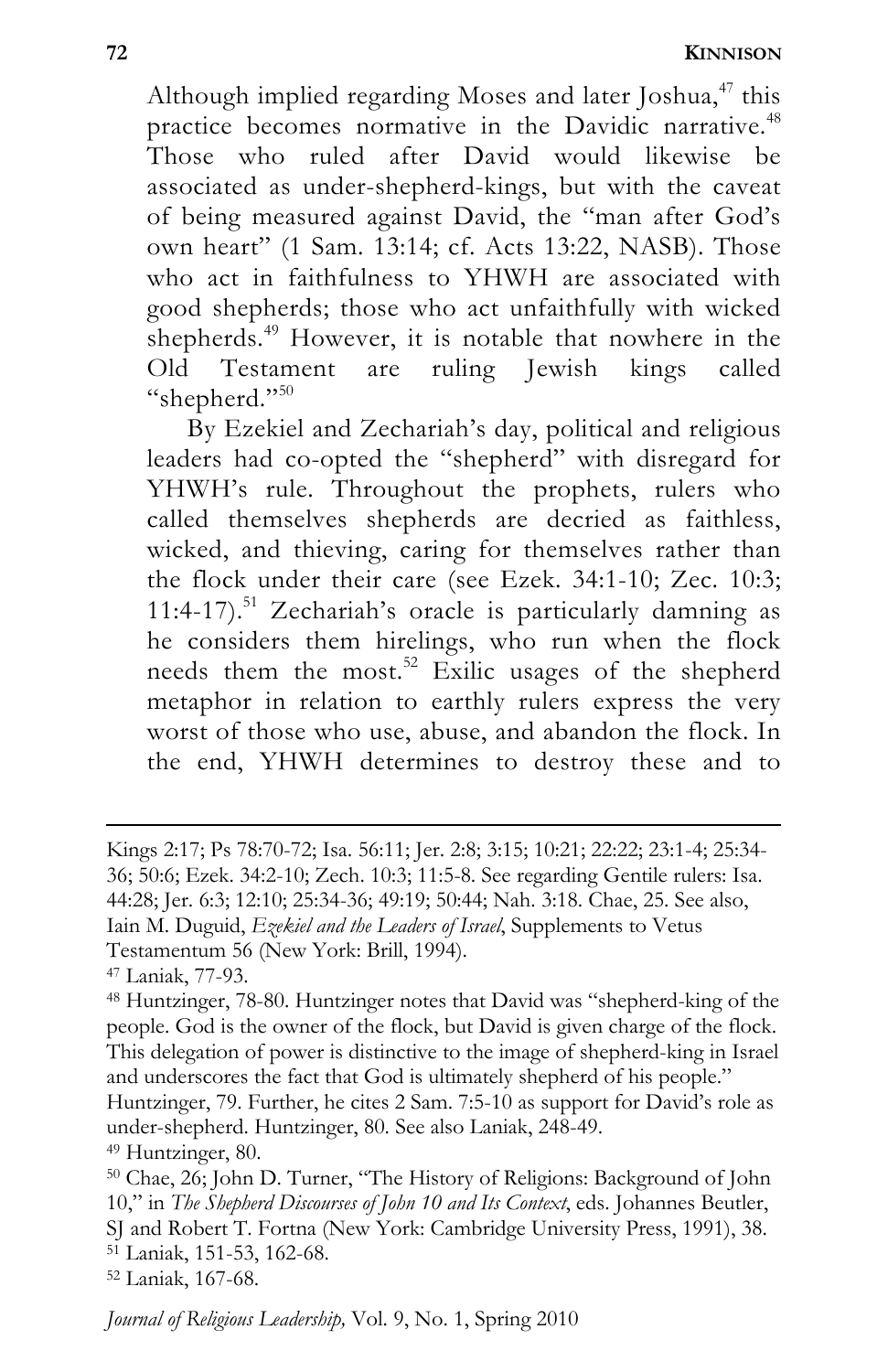establish God's final shepherd in the Davidic Messiah.<sup>53</sup> This shepherd will be present with God's people, leading them in faithfulness to God's rule, and caring for God's flock by restoring to them "shalom."<sup>54</sup>

This recalls an important pneumatological perspective: in the Old Testament, YHWH's pleasure and approval are associated with the resting of God's Spirit upon God's own servants: Joseph, Moses, the judges, David, the prophets, etc. The terms "Spirit of God" and "Spirit of YHWH" are associated with those who are faithful under-shepherds, fulfilling God's own desires. In Ezekiel, YHWH's removal of glory from the temple and ultimately from God's people represents YHWH's rejection of the cultic and political leadership of the day that had so destructively led Judah away from following God.<sup>55</sup> Those who serve faithfully (albeit imperfectly) are associated with God's presence in the Spirit.<sup>56</sup> Those who serve unfaithfully are associated with the Spirit's absence.57 Thus, the coming of YHWH's Messianic shepherd will have God's Spirit residing upon him (Isa. 11:2; 42:1; 61:1-2, Micah 5:4) as foreshadowing for the outpouring of YHWH's Spirit on all God's people (Num. 11:29; Isa. 32:15; 44:3; Ezek. 37;<sup>58</sup> 39:29; Joel 2:28-29; Zech. 12:10).

# *Summary Thoughts on Old Testament Shepherding Imagery*

Leadership and authority associated with the shepherd metaphor in the Old Testament ultimately reside with YHWH. The use of this image in the Old Testament is particularly prominent during seasons of adaptive/discontinuous change as evidenced by its

l

58 Duguid, 104-05.

<sup>53</sup> Chae, 93-94.

<sup>54</sup> Chae, 93-94.

<sup>55</sup> Duguid, 124, 131.

<sup>56</sup> Laniak, 248. Note also Num. 11:24-30–God sends the Spirit upon the 70 elders.

<sup>57</sup> Note the dichotomy of Saul and David (1 Sam. 11:6; 1 Sam. 16:14; 1 Sam. 16:13; Psalm 51:11).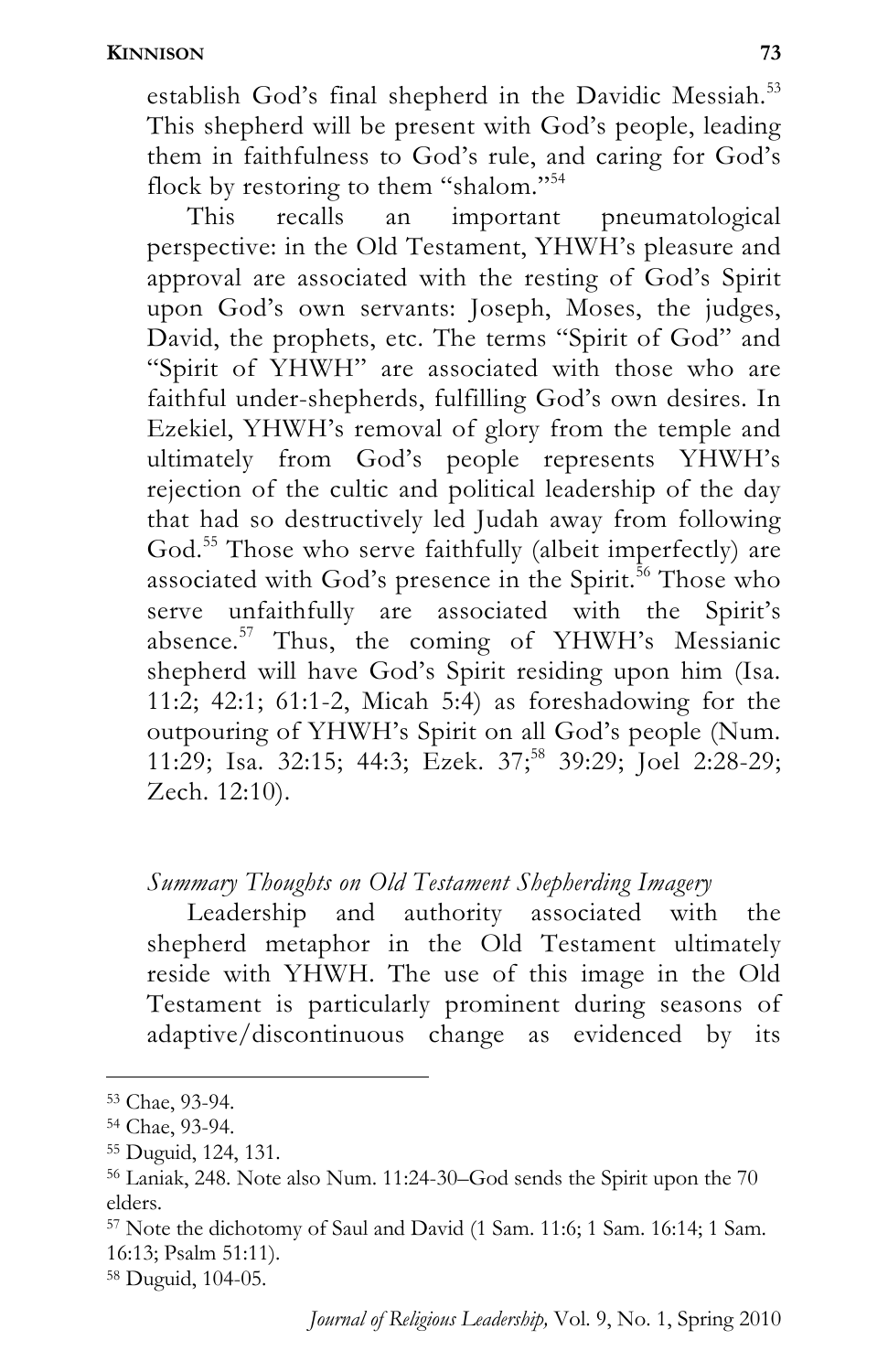**74 KINNISON**

dominant usage in the exodus and exilic narratives. The establishment of human authorities is a response to human frailties and is viewed by YHWH as rejection of God's own rule. While God grants this human request for a king, the metaphor of shepherd is applied here with an under-shepherd application, as YHWH is owner and final authority over the flock. Ironically, while herders have become socially despised by the time of the Old Testament's close, the leaders of Israel are despised by YHWH.

Despite later co-opting of the term *shepherd* by political and religious leaders, all human authority is ultimately determined as legitimate or illegitimate based on its faithfulness in relation to God with the Holy Spirit as indicator of God's presence and approval. This seems to reflect that in the context of herding, shepherds sometimes choose other sheep to help steer the herd (the Bedouin "bell" sheep), sheep which are chosen based on their love for and loyalty to the shepherd and obedience to God's voiced commands  $(Law)$ .<sup>59</sup> Otherwise, human leaders as shepherds overwhelmingly are perceived as faithless, resulting in YHWH's determination to destroy the faithless shepherds and to establish a final Davidic Shepherd whose reign will be faithful and unending. This Shepherd will usher in a new era as expressed by the Spirit's residing in and on God's people.

#### **New Testament Patterns of Usage**

By the New Testament, shepherd imagery is widely accepted as part of the continuing heritage of the Jewish people. Particularly, Ezekiel and Zechariah's eschatological vision of the one Promised shepherd in the line of David has formed messianic expectations.<sup>60</sup> In the

<sup>59</sup> See note 18 above.

<sup>60</sup> At the OT's close, the Davidic shepherd image is just coming into focus. During the intertestamental period, this image is influenced by Greek conquest (particularly the rule of Antiochus Epiphanes), a brief Maccabean revolt, and the eventual Roman domination. Interest in the one Davidic shepherd/messiah wanes with the advent of the Greek rule of Alexander and grows with the rise of the Hasmonean dynasty, which "revived messianism,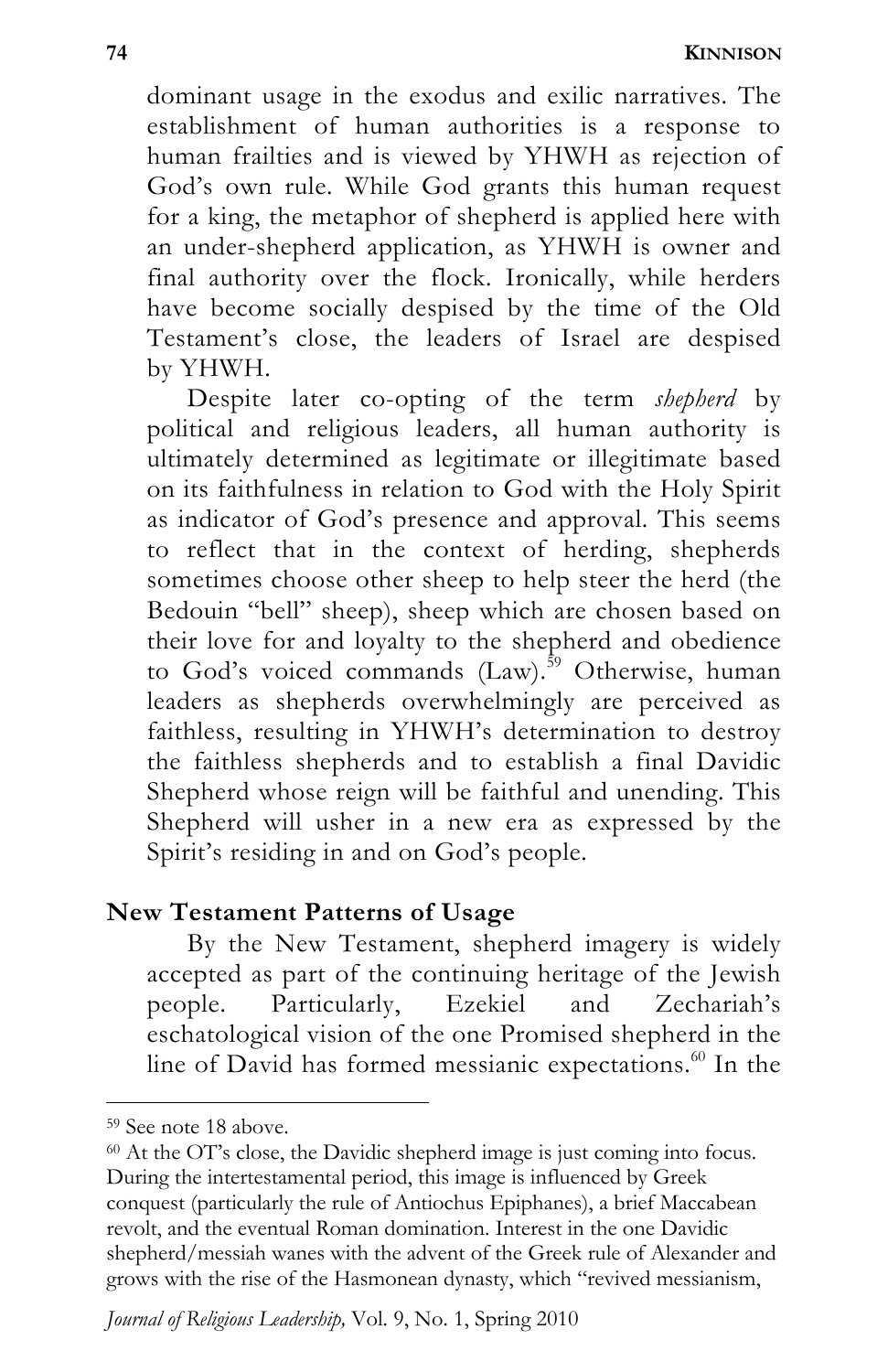1

New Testament, *shepherd* is the general translation of the noun ποιμήν and the act of *shepherding* or *tending* is a translation of the verb  $\pi$ oιμαίνω.<sup>61</sup> Ποιμήν and ποιμαίνω are semantically used in a variety of ways. $62$  I pursue these usages in a moment, but first a word about the New Testament linguistic context.

First,  $\pi$ ounv is used literally of herders only in the birth narrative of Luke 2. Otherwise, it occurs as simile in numerous places: crowds who are lost "like sheep without a shepherd" (Matt. 9:36; Mark 6:34), of Christ as a shepherd who separates the "sheep from the goats" (Matt. 25:32), $^{63}$  Jesus the "Good Shepherd" of John 10. $^{64}$ 

 $<sup>61</sup>$  ποιμαίνω is infrequently translated *rule*, as I discuss later. The word more</sup> commonly translated *rule* in ecclesial contexts is ποΐστημι. See Andrew T. Lincoln, *Ephesians* 42 (WBC; Nashville, TN: Thomas Nelson, 1990), 251.<br><sup>62</sup> ποιμήν (noun) occurs eighteen times in the NT (Matt.-3, Mark-2, Luke-4, John-6, Eph.-1, Heb.-1, 1 Peter-1).  $\pi$ ou $\alpha$ iv $\omega$  (verb) occurs eleven times in the NT (Matt.-1, Luke-1, John-1, Acts-1, 1 Cor.-1, 1 Peter-1, Jude-1, Rev.-4). Sakae Kubo, *A Reader's Greek-English Lexicon of the New Testament and Beginner's Guide for the Translation of New Testament Greek* (Grand Rapids, MI: Zondervan, 1975). Because of errors in Kubo (for instance, Kubo lists thirteen occurrences of ποιμήν in Matt.; should be three), I carefully cross-checked with Bauer's *Greek-English Lexicon*, confirming number and usage. In these introductory paragraphs on NT usages of  $\pi$ ouniv and  $\pi$ ounivo, I draw insights extensively from Walter Bauer, *A Greek-English Lexicon of the New Testament and Other Early Christian Literature*, 2nd ed. rev., eds. F. Wilbur Gingrich and Frederick Danker (Chicago: University of Chicago Press, 1979), 683-84; also

of ἀρχιποίμην, Bauer, 113.<br><sup>63</sup> Luke uses ποιμαίνω when Jesus speaks in simile of a servant "tending the sheep" (Luke 17:7, NRSV) before coming in to serve the tables. Similarly, Paul uses  $\pi$ ou $\alpha$ iv $\omega$  while discussing his right to earn a living: "Who at any time pays the expenses for doing military service? Who plants a vineyard and does not eat any of its fruit? Or who **tends** a flock and does not get any of its milk?" (1 Cor. 9:7, NRSV; emphasis added). Otherwise, ποιναίνω occurs referencing church leadership.

64 Allegorical shepherd imagery also occurs in the parable of the lost sheep: "So he told them this parable: 'Which one of you, having a hundred sheep and losing one of them, does not leave the ninety-nine in the wilderness and go after the one that is lost until he finds it? When he has found it, he lays it

spawned by the Maccabean revolt (163 B.C.)." Chae, 160-72, quote from 95. Ultimately, with the failed Maccabean revolt and the Roman conquest, many Jewish apocalyptic communities embraced a militaristic view of independence under the renewed Davidic kingdom. Laniak, 171-72. See also, Huntzinger, 158-71.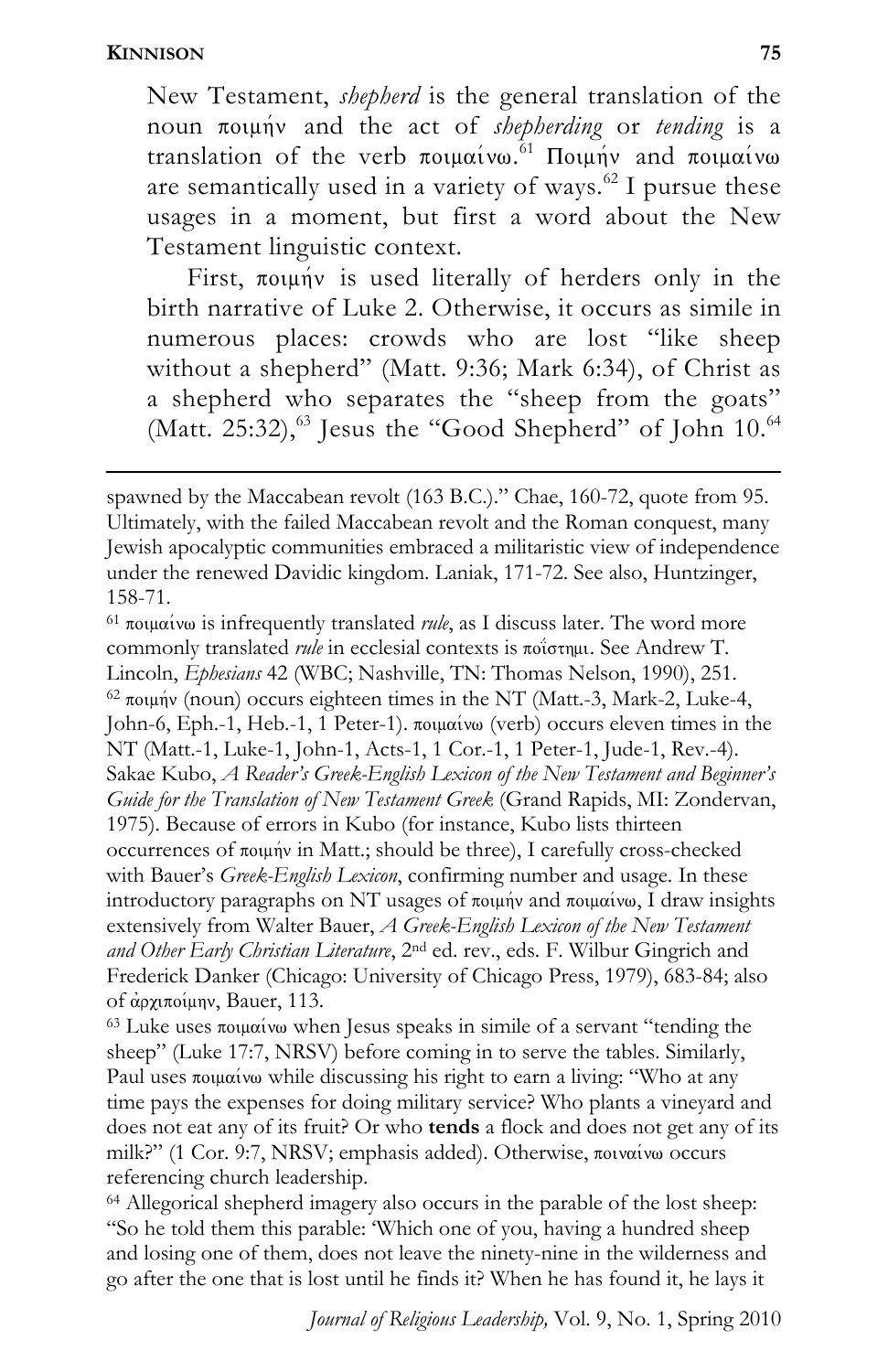Likewise, Matthew and Mark recognize Jesus as Zechariah's stricken shepherd and the disciples as a scattered flock (Matt. 26:31; Mark 14:27; cf. Zech. 13:7).<sup>65</sup>

A second usage is figurative of church leadership. Interestingly, this usage only occurs four times in the noun form.<sup>66</sup> Three times it refers to Christ as "shepherd" of the church–twice in emphasized fashion ("great Shepherd of the flock," Heb. 13:20; "Chief Shepherd," 1 Peter 5:4). $^{67}$  The fourth usage is in Ephesians 4:11 where it is usually translated *pastor* in reference to church leaders.<sup>68</sup>

In this same figurative context regarding church leadership, the verb  $\pi$ olu $\alpha$ ivo is used equally for human leadership in the church and Christ's leadership over the church. Regarding human leadership, ποιμαίνω is church. Regarding human leadership,  $\pi$ ouuaivo is translated as "tend"<sup>69</sup> and "shepherd."<sup>70</sup> Regarding Christ's leadership,  $\pi$ ouuaivo occurs in two books: Matthew  $2:6^{71}$  and Revelation. The Revelation usages are

on his shoulders and rejoices. And when he comes home, he calls together his friends and neighbors, saying to them, "Rejoice with me, for I have found my sheep that was lost." Just so, I tell you, there will be more joy in heaven over one sinner who repents than over ninety-nine righteous persons who need no repentance"" (Luke 15:3-7, NRSV; cf. Matt. 18:12-13). Note: ποιμήν and ποιμαίνω are not used in this context.<br><sup>65</sup> Matthew likewise cites Micah 5:2 referencing the ruler who comes from

Bethlehem "to shepherd [ποιμαίνω] my people Israel" (Matt. 2:6, NRSV).<br><sup>66</sup> Including αρχιποίμην (1 Peter 5:4).<br><sup>67</sup> Heb. 13:20: "τον ποιμένα των προβάτων τον μέγαν." The third reference is in 1

Peter 2:25 where Christ is described as the "shepherd and guardian of your souls" (NRSV): "τὸν ποιμένα και επισκοπον τῶν ψυχῶν ὑμῶν." Note: Jesus addresses his followers as his "little flock" in Luke 12:32.<br><sup>68</sup>  $\pi$ οψένας (nom. masc. pl.) is listed as one of Christ's gifts (with apostles,

prophets, evangelists, and teachers) to the church "to equip the saints for the work of ministry, for building up the body of Christ, until all of us come to the unity of the faith and of the knowledge of the Son of God, to maturity, to the measure of the full stature of Christ" (Eph. 4:12-13; NRSV). <sup>69</sup> John 21:1 in NRSV, NASB; 1 Peter 5:2 in NASB.

 $70$  Acts 20:28 in NRSV, NASB; 1 Peter 5:2 in NRSV.<br><sup>71</sup> ποιμαίνω here is a Greek translation of (עֲר־עֲה). An alternate translation here is "rule" (NRSV). Garland notes that Matthew conflates Micah 5:2 and 2 Sam. 5:2 (1 Chron. 11:2) which "contains God's promise to David, 'you shall shepherd my people Israel' (see 9:36; 10:6; 15:24)." David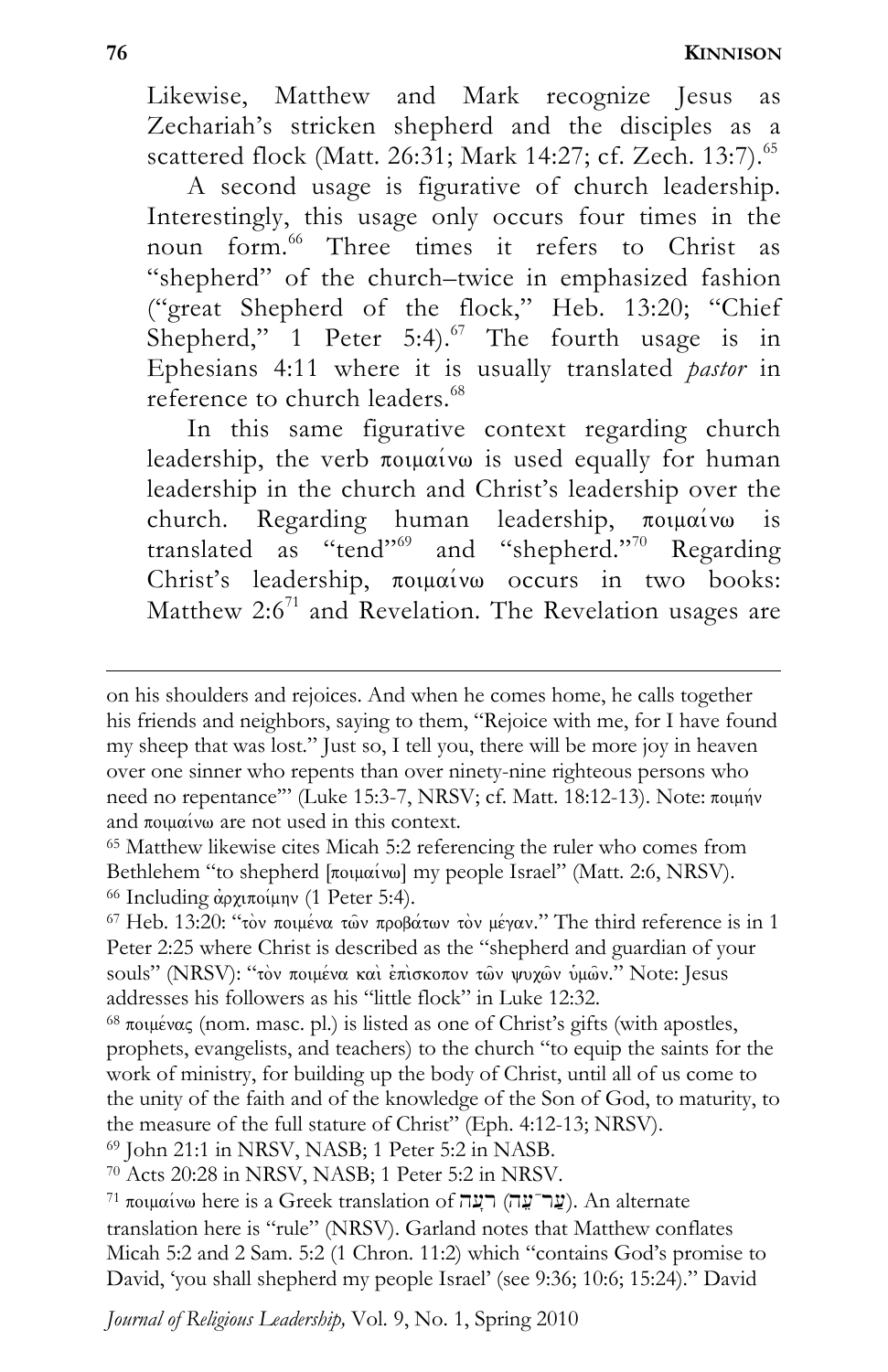interesting because three of the four usages referencing Christ are exclusively translated "rule."<sup>72</sup>  $\pi$ Oiu $\alpha$ ivo is never translated by the NRSV nor the NASB as "rule" for non-Christ persons in the New Testament.<sup>73</sup>

Other New Testament images develop around shepherding imagery that use neither  $\pi$ ounn's nor  $\pi$ ounn's but clearly reference these concepts. These images and semantic patterns reflect Old Testament influences and themes that continue to inform New Testament conceptualizations. Three similar patterns of usages occur: sheep herders, Jesus–YHWH incarnate as Davidic/Messianic Shepherd, and under-shepherd roles.

# *Sheep Herders*

As stated above, Luke's Gospel is the only New Testament document recording the presence of shepherds (Luke 2). New Testament scholarship confirms continuation of Old Testament beliefs that herders are scoundrels and thieves.<sup>74</sup> This may have been in part because of their transient nature.<sup>75</sup> As important, the shepherds' occupation kept them from ceremonial cleanliness. It is ironic that those keeping the flocks for the cult sacrifice were themselves unable to participate in such sacrifice. That these are recipients of the nativity announcement has widely been regarded as expressing God's inclination toward society's outcasts.<sup>76</sup>

E. Garland, *Reading Matthew: A Literary and Theological Commentary on the First Gospel* (New York: Crossroads, 1993), 29.<br><sup>72</sup> Rev 2:27; 12:5; and 19:15 (NRSV, NASB). Translated *shepherd* only in Rev.

<sup>7:17 (</sup>NRSV, NASB).

<sup>&</sup>lt;sup>73</sup> αρχή normally references human rulers; usage #3 in Bauer, *Greek-English* Lexicon, 112. Likewise, see  $\overset{\sim}{\alpha}$  pxwv (Bauer, 113-14) and the verb  $\overset{\sim}{\alpha}$  pxw (Bauer, 113). Also, see note 51 regarding ποΐστημι.<br><sup>74</sup> Huntzinger, 66-69.

<sup>75</sup> As Turner suggests: "one may consider the shepherd as a *liminal* figure, oscillating between two worlds, between the isolation of the wilderness and the hustle and bustle of the settled communities" Turner, 40; emphasis in original.

<sup>76</sup> See William Hendricksen, *New Testament Commentary: Exposition of the Gospel According to Luke* (Grand Rapids, MI: Baker Book, 1978), 149; William Barclay, *The Gospel of Luke* (DSBS; Philadelphia: Westminster, 1975), 22-23;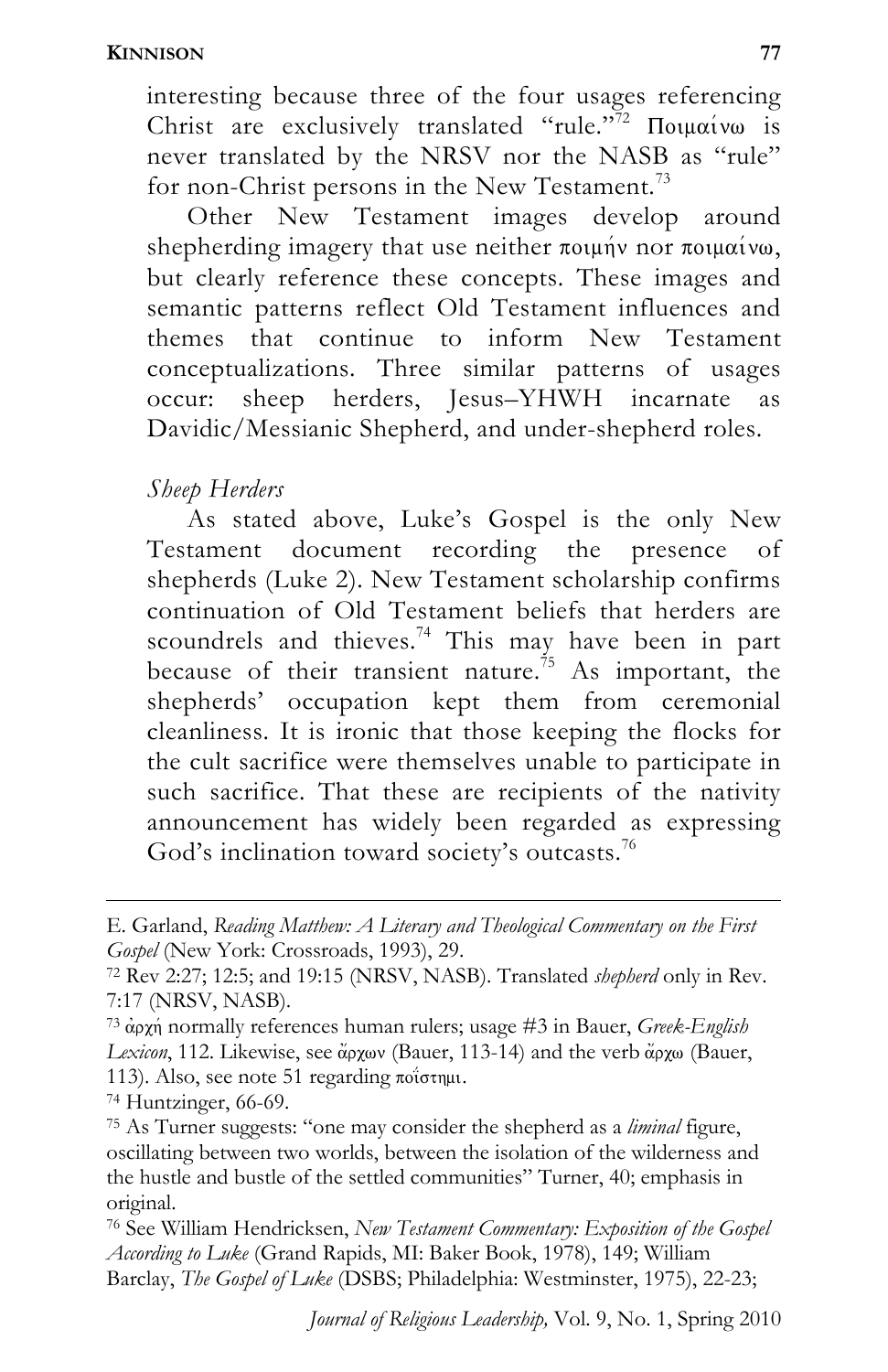### *Jesus–YHWH Incarnate as Davidic/Messianic Shepherd*

As described above, Ezekiel and Zechariah, among others, proclaimed an eschatological hope for Israel's redemption through a promised messianic shepherd from David's line. Within this context, Jesus–YHWH incarnate–enters history. It is the central Christian position that Jesus is the God/Man, fully divine and fully human–God in flesh. Turner's observation of the liminal nature of shepherding makes shepherd an apt metaphor for Jesus as the "mediator between the divine sphere and the luxurious, seductive sphere of civilised existence."<sup>77</sup> Further, this theological position is formed by Jesus' claims to be God. Jesus' declaration to be the Good Shepherd of Israel is one of those claims, identifying himself as YHWH, Shepherd of Israel.

It should be no surprise that Jesus associated himself with the weak, meek, and socially outcast. The metaphorical use of shepherd plays into this construct. As the shepherd who goes after the one lost sheep (Matt. 18:12-13; Luke 15:3-7), Jesus clarifies that his mission is to "seek out and to save the lost" (Luke 19:10, NRSV; cf. Matt. 15:24; 18:11-13).<sup>78</sup> Thus, Jesus recaptures the Old Testament shepherd imagery and reshapes it in light of religious collusion with the powers and principalities of Rome.79 The gospels clearly identify Jesus as the promised shepherd and focus the imagery on Jesus as YHWH's eschatological messiah, while reclaiming the metaphor from militaristic overtones.<sup>80</sup>

Malcolm O. Tolbert, "Luke," *Luke-John* 9 (BBC; Nashville, TN.: Broadman, 1970), 29. Contra: Darrell L. Bock, *Luke 1:1–9:50* (BECNT; Grand Rapids, MI: Baker Book, 1994), 213-14.

<sup>77</sup> Turner, 40.

<sup>78</sup> As Huntzinger reminds, this is not the only image Jesus and his followers employ to describe Jesus' ministry. Huntzinger, 172-74. 79 Huntzinger, 172-78.

<sup>80</sup> Particularly during the intertestamental period. See Chae*,* 159, 169. See also R. T. France, *The Gospel of Mark: A Commentary on the Greek Text* (NIGTC2; Grand Rapids, MI: Eerdmans, 2002), 261.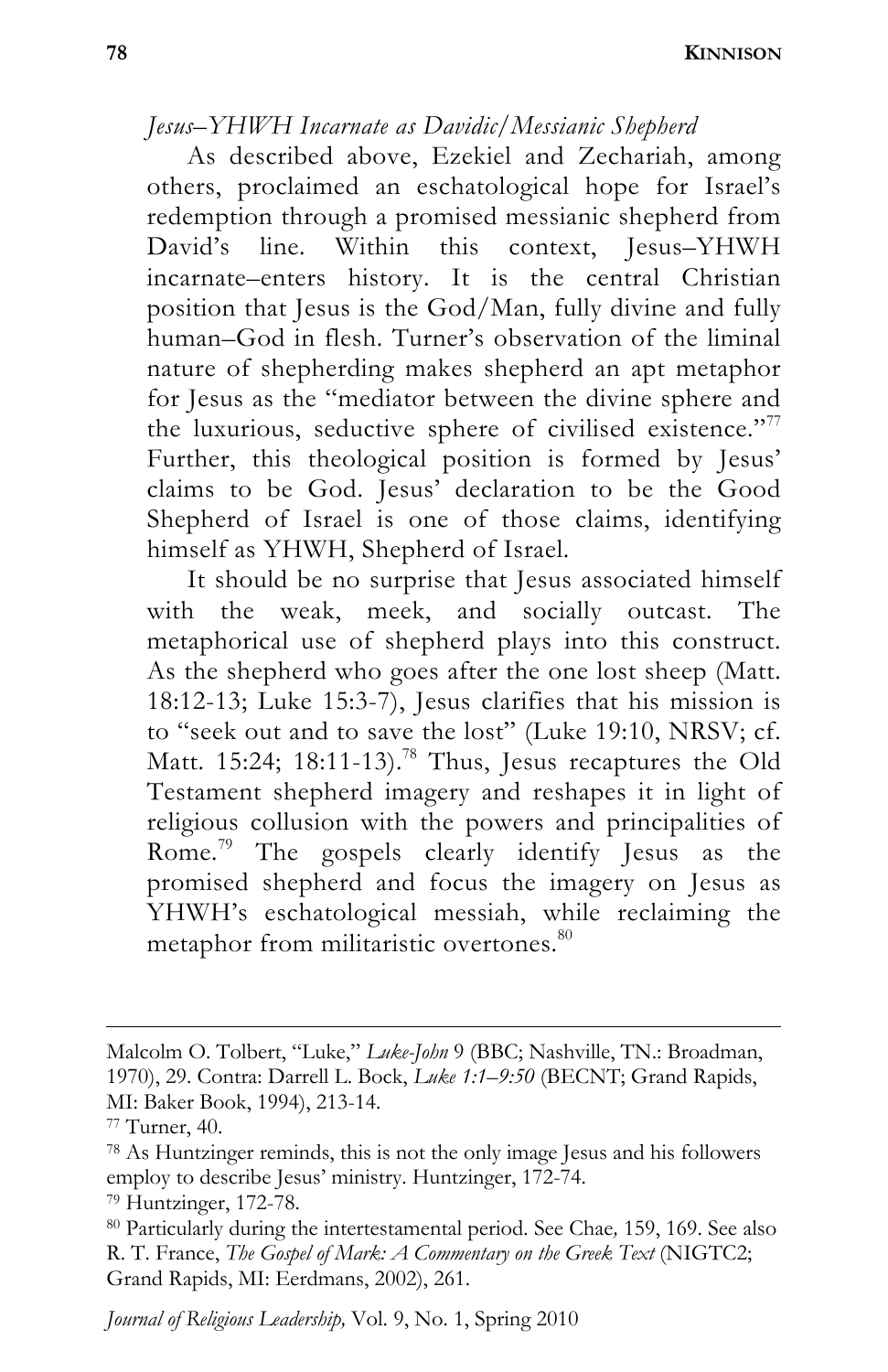One other note before investigating specific usages: just as the Old Testament messages link the eschatological Shepherd with the Holy Spirit, the New Testament also emphasizes the link between Jesus and the Holy Spirit. The two Gospel birth narratives both record the Spirit's involvement in Jesus' conception (Matt. 1:18, 20; Luke 1:35). The Spirit descends upon Jesus at his baptism along with the heavenly voice of affirmation (Matt. 3:16; Mark 1:10; Luke 3:22; John 1:32; cf. Matt. 12:18; Is. 42:1). John the Baptizer portrays Jesus as one who will immerse his followers into the Spirit (Matt. 3:11; Luke 3:16; John 1:33). Further, Jesus promises the coming of the Spirit upon his followers at his return to the Father (Mark 13:11; Luke 11:13; 12:12; John 14:25-27; 16:7-15; John 20:22; Acts 1:8). The presence of the Spirit in Jesus further identifies him as the promised shepherd of YHWH's flock. That Jesus promised—and provided—the Spirit's presence in all of his flock speaks to important realities for his flock's ability to hear and respond to his abiding presence with significant implications for under-shepherds.

# *The Synoptics*

The Synoptic Gospels most commonly use the shepherding motif referring to Jesus as the promised Davidic shepherd of the prophets. In Matthew 9:35-38 and Mark 6:34, Jesus is moved to compassion because he sees the people are "harassed and helpless" (Matt. 9:36) like "sheep without a shepherd." David E. Garland comments on the desperate missional nature of the situation, remarking that "if Israel, who was supposed to be a light to the nations, is lost, as Jesus divulges in 10:6 (see 15:24), how great must be the darkness for the nations?"<sup>81</sup> This "shepherdless" image recalls Ezekiel 34 and Zechariah 9-11 where the prophets describe the abandoned and plundered flock awaiting "YHWH–the ultimate shepherd of Israel–[who] promises to come and shepherd his flock by himself, thereby seeking the lost,

l 81 Garland, 109.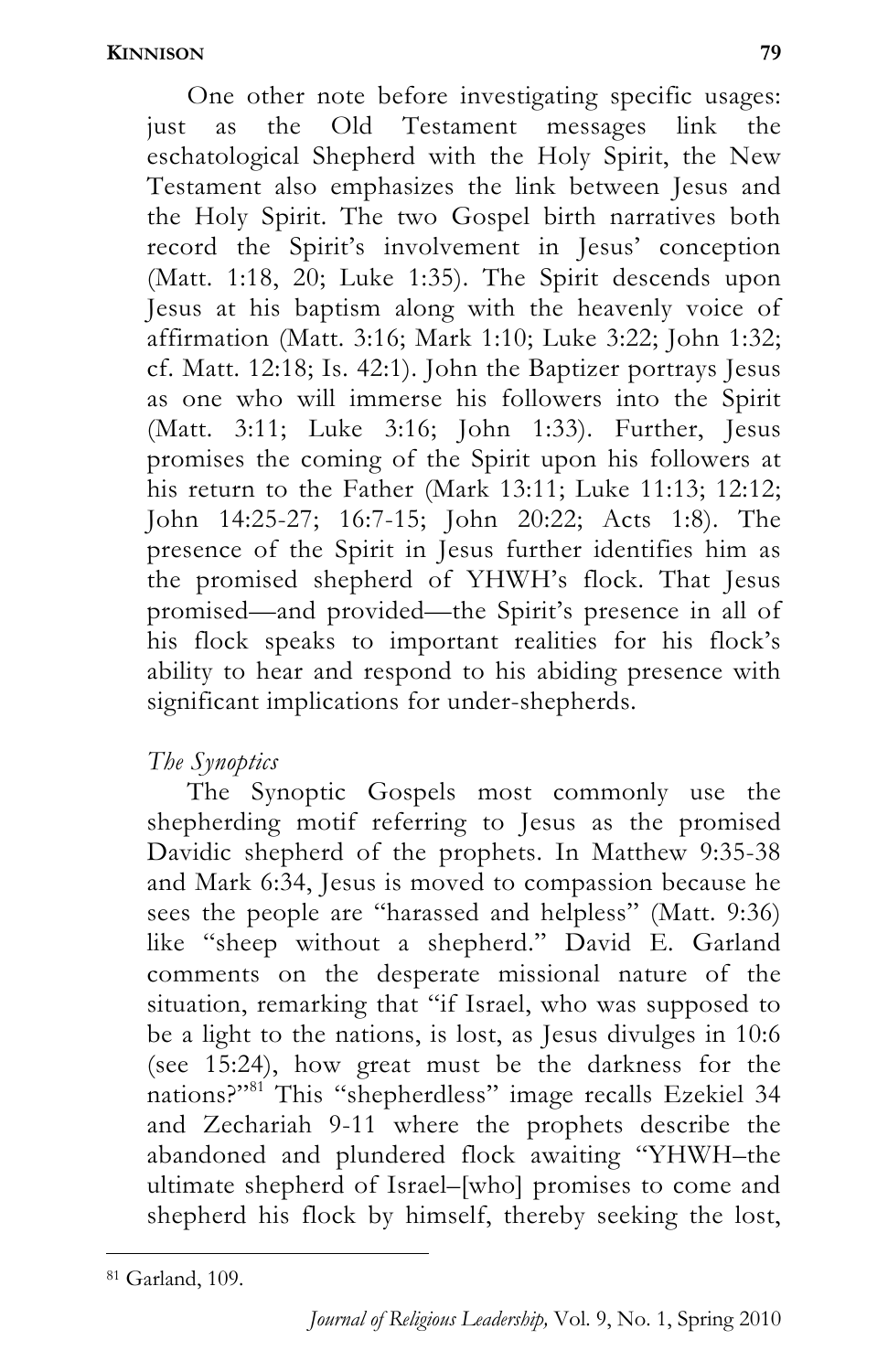healing the sick, and strengthening the weak."<sup>82</sup> Demonstrating Jesus as YHWH incarnate (the promised shepherd), Matthew 9:35-36 presents the exact picture presented in Ezekiel 34:16.85 To an uncared for and untended flock, Jesus intervenes and becomes their shepherd (Luke  $12:32$ ).<sup>84</sup>

The Synoptic Gospels identify Jesus as a shepherd seeking his lost sheep (Matt.  $10:6$ ,  $16$ ;  $15:24$ ).<sup>85</sup> Exilic themes of being lost and wandering are brought into relation with the shepherd who provides rest (Matt. 11:28; cf. Psalm 23:1-3a). Jesus fulfills his role as shepherd by restoring the flock to a place of wholeness. In so doing, he identifies himself as YHWH in flesh, $86$ putting himself further at odds with the religious leaders who viewed him as an idolater and heretic. That Jesus was Messiah is undoubted in Matthew's perspective as he attributes to Jesus the prophecy of one who would "rule"  $(\pi \circ \mu \alpha \circ \nu)$  coming from Bethlehem (Matt. 2:6; cf. Micah 5:2; 2 Sam. 5:2).

Jesus utilized the shepherd imagery in Matthew 25, describing himself as the eschatological shepherd-judge who separates the sheep from the goats, $87$  dispensing justice to the good and the evil.<sup>88</sup> Here Jesus associates with the poor, weak, and least as their king and defender. $89$  However, the shepherd king is also the

<sup>82</sup> Chae, 209.

<sup>83</sup> Chae, 209.

<sup>84</sup> France, 265; William L. Lane, *The Gospel According to Mark: The English Text with Introduction, Exposition, and Notes* (NICNT; Grand Rapids, MI: Eerdmans, 1974) 225-26; Chae, 208-12. Specifically with regard to Jesus as healer (bringer of "shalom") see Chae, 279-326.

<sup>&</sup>lt;sup>85</sup> Chae, 212-19. Garland demonstrates that while the primary mission at this moment in Matthew is to the "lost sheep of Israel," mission to the Gentiles is "anticipated everywhere in the Gospel  $(10:18]$  24:14; 26:13; 28:19)" Garland, 112.

<sup>86</sup> Per Chae: "By assuming YHWH's role, Jesus gathers YHWH's flock as promised in the OT Davidic Shepherd tradition." Chae, 218. Jesus thereby claims in action and word an OT role reserved for YHWH.

<sup>87</sup> Garland, 242.

<sup>88</sup> Chae, 219-32; Laniak, 191-92.

<sup>89</sup> Huntzinger, 233; Laniak, 192.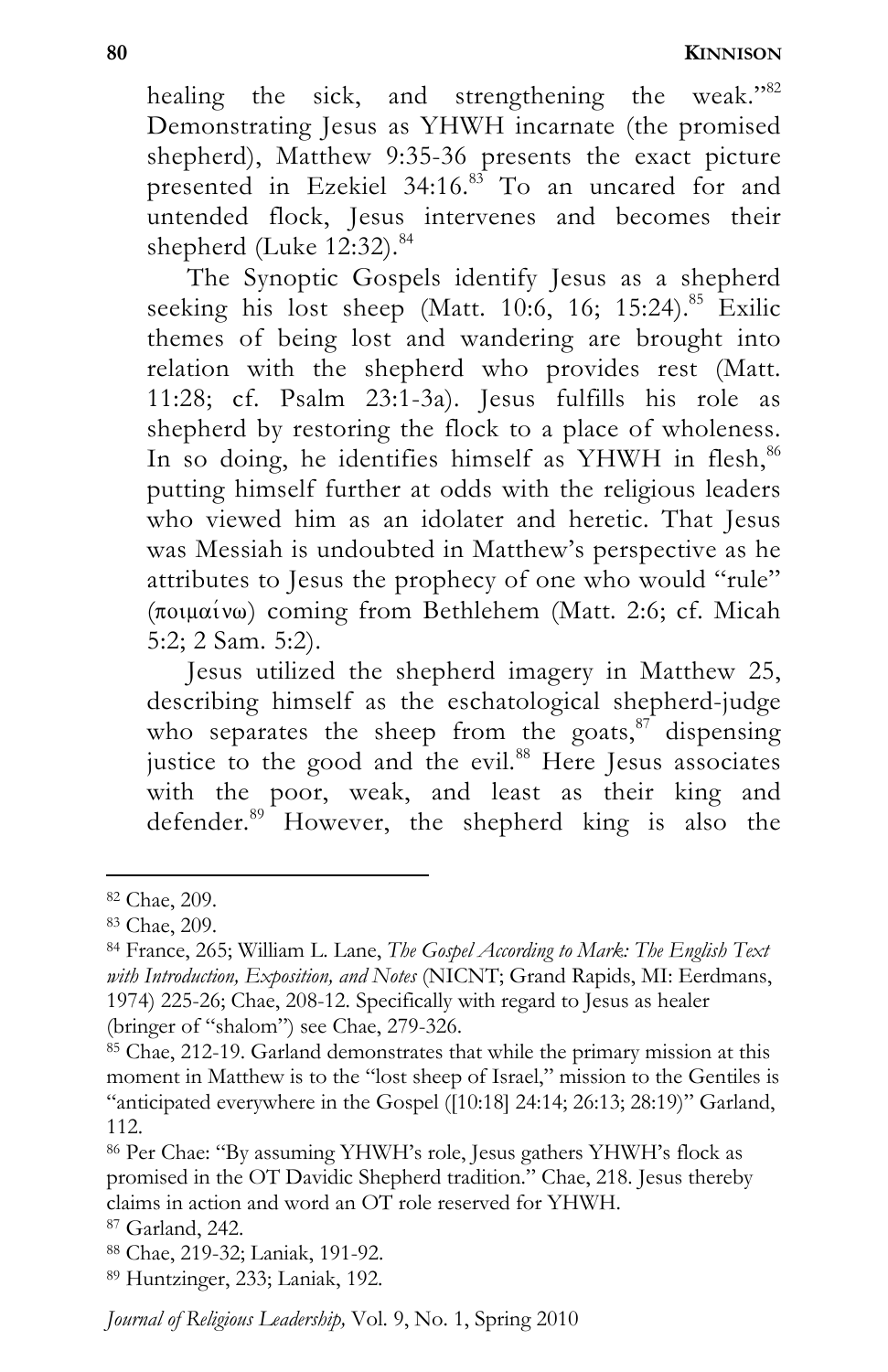stricken king (Matt. 26:30-35; Mark 14: 26-31). Before he judges, Jesus must die and the flock be scattered. Then, he is raised as everlasting ruler and shepherd judge who gathers his community.<sup>90</sup> Appropriating Zechariah's prophecies, Jesus demonstrates that he is the promised shepherd, not only in strength, but also in weakness, giving his life for his flock. $91$ 

# *John 10*

In John 10, Jesus gives an extended illustration of his divine mission through the metaphor of the Good Shepherd.<sup>92</sup> He recounts the contrast between the Good Shepherd and hirelings and wicked shepherds (Ezek. 34; Zech. 9-11).<sup>93</sup> By giving his life, Jesus demonstrates the depth of his devotion as the flock's shepherd. $94$ Contrastingly, the thieves and wicked shepherds use the flock for their own purposes–a commentary on the religio-political context of Jesus' day.<sup>95</sup>

In addition to emphasizing his intention to die for his flock, Jesus emphasizes his knowledge of the flock and their mutual knowledge of him.<sup>96</sup> The flock hears his voice and knows it, responding to his calling. They know him because he gives his life for them according to the

<sup>90</sup> Chae, 327-71.

<sup>91</sup> Laniak, 179-81; Chae, 327-71. Chae demonstrates that the resurrection of Christ is the reversal of Zechariah prophecy regarding scattering. Jesus the resurrected Shepherd gathers and sends as divine Lord over all nations, that YHWH's promise to Abraham might be fulfilled. Chae, 347-59.

<sup>&</sup>lt;sup>92</sup> Laniak suggests a more appropriate title might be the "Model Shepherd." In addition to semantic rationale (particularly the usage of " $\kappa \alpha \lambda_0$ "), Laniak notes that Jesus is calling his followers to live a life that reflects his own, even to the point of death. Laniak, 211-12.

<sup>93</sup> Laniak, 210.

<sup>&</sup>lt;sup>94</sup> Notice that Jesus is identified not only as shepherd ( $\pi$ ounn) but also as sacrificial lamb ( $\delta$  αμνος του θεου; John 1: 29, 35, cf. Rev. 7:17). This reversal occurs only in John's writing. Laniak, 218-20.

<sup>95</sup>Laniak, 213.

<sup>96</sup> Laniak, 216-18; Turner, 41-43; John Painter, "Tradition, History and Interpretation in John 10," in *The Shepherd Discourses of John 10 and Its Context*, eds. Johannes Beutler, SJ and Robert T. Fortna (New York: Cambridge University Press, 1991), 65.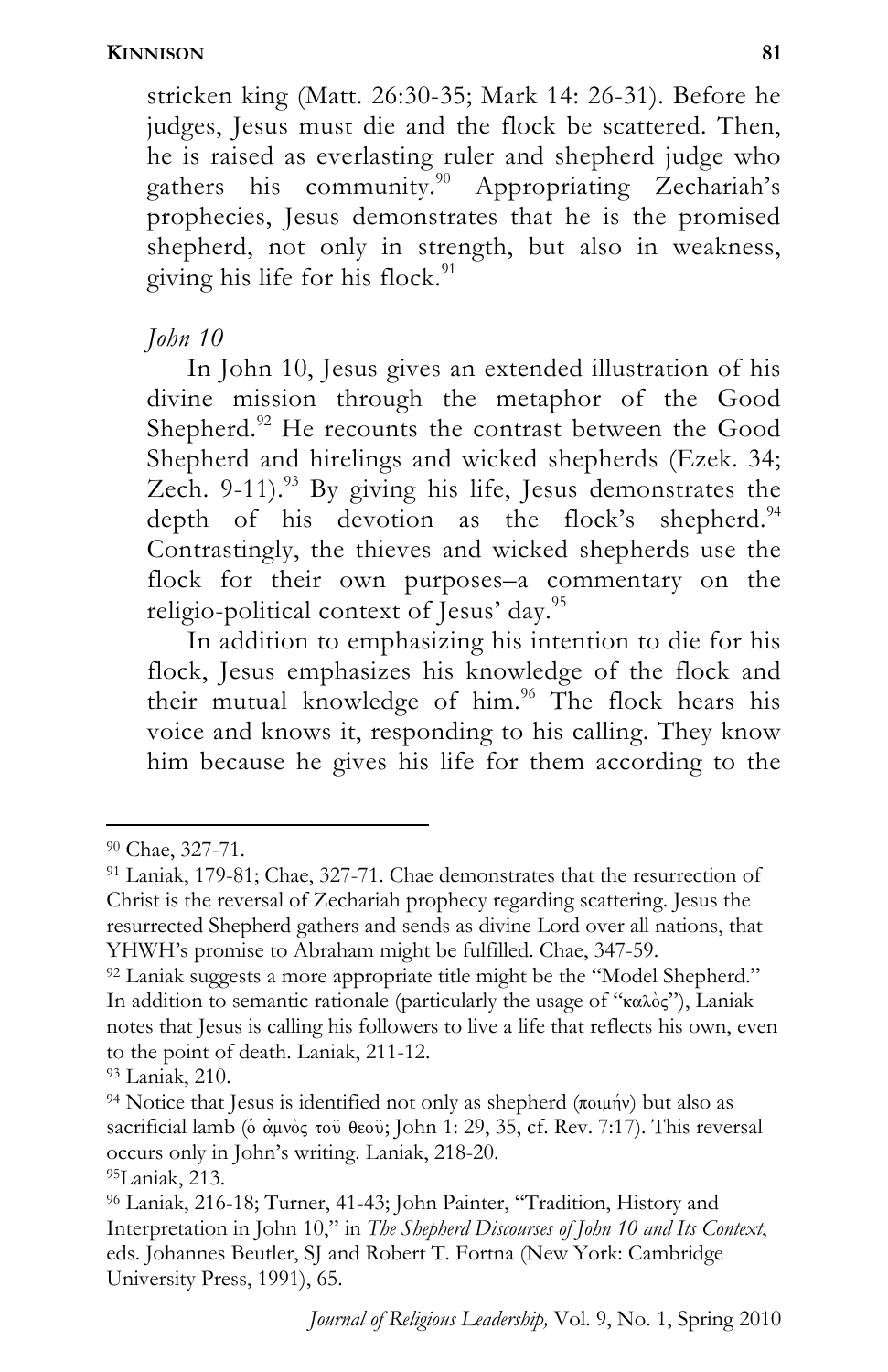Father's will. His devotion and love are manifested in this act, unlike the hireling who runs from danger.<sup>97</sup> In a final missional note, Jesus explains that the Good Shepherd expands the flock, adding to his fold those outside (i.e., Gentiles).<sup>98</sup>

The gospels utilize shepherding imagery in a variety of ways, most frequently portraying Jesus as the shepherd of the flock, fulfilling Ezekiel and Zechariah's prophecies.<sup>99</sup> Jesus' self-proclamation to be shepherd is indicative of his claim to be YHWH incarnate.<sup>100</sup> These understandings influenced Peter and others in their later writings.<sup>101</sup>

### *General Epistles*

While the shepherd image is not the only, nor even the primary, metaphor used in 1 Peter,<sup>102</sup> 1 Peter is one of three places outside the Gospels where the image occurs in reference to Jesus. Written during a time of intense persecution, 1 Peter reminds its readers of Jesus, their suffering shepherd, as a means of comfort in their own suffering.<sup>103</sup> As "aliens" and "strangers" (1:1; 2:11), these followers are like "wandering sheep"  $(2.25)$ ,<sup>104</sup> in the

<sup>97</sup> Ernst Haenchen, *John 2: A Commentary on the Gospel of John, Chapters 7-21*, trans. Robert W. Funk (Herm.; Philadelphia: Fortress, 1984), 48. As a result of his resurrection, those entrusted to his care are unable to be snatched away.

<sup>98</sup> George R. Beasley-Murray, *John* 36 (WBC; Waco, TX: Word Books, 1987), 171; Haenchen, 48-49. Contra: Painter, 65-66.

<sup>99</sup> See, Troy W. Martin, *Metaphor and Composition in 1 Peter* 131 (SBLDS; Atlanta, GA: Scholars, 1992), 258-60.

<sup>100</sup> See Paul J. Achtemeier, *1 Peter* (Herm.; Minneapolis, MN: Fortress, 1996), 204.

<sup>101</sup> J. Ramsey Michaels, *1 Peter* 49 (WBC; Waco, TX: Word Books, 1988), 151.

<sup>102</sup> Troy Martin notes that the theme of diaspora is the "controlling metaphor" of 1 Peter and as such, recalls the Exodus and Exilic wanderings. Martin, 144-61. See also, Laniak, 226-29.

<sup>103</sup> Laniak, 229-31; John H. Elliot, *1 Peter: A New Translation with Introduction and Commentary* 37b (AB; New York: Doubleday, 2000), throughout, but especially 520-39.

<sup>104</sup> Elliot states this image is a conflation of Is. 53:6 and Ezek. 34:4-11, 16. Elliot, *1 Peter*, 537-38.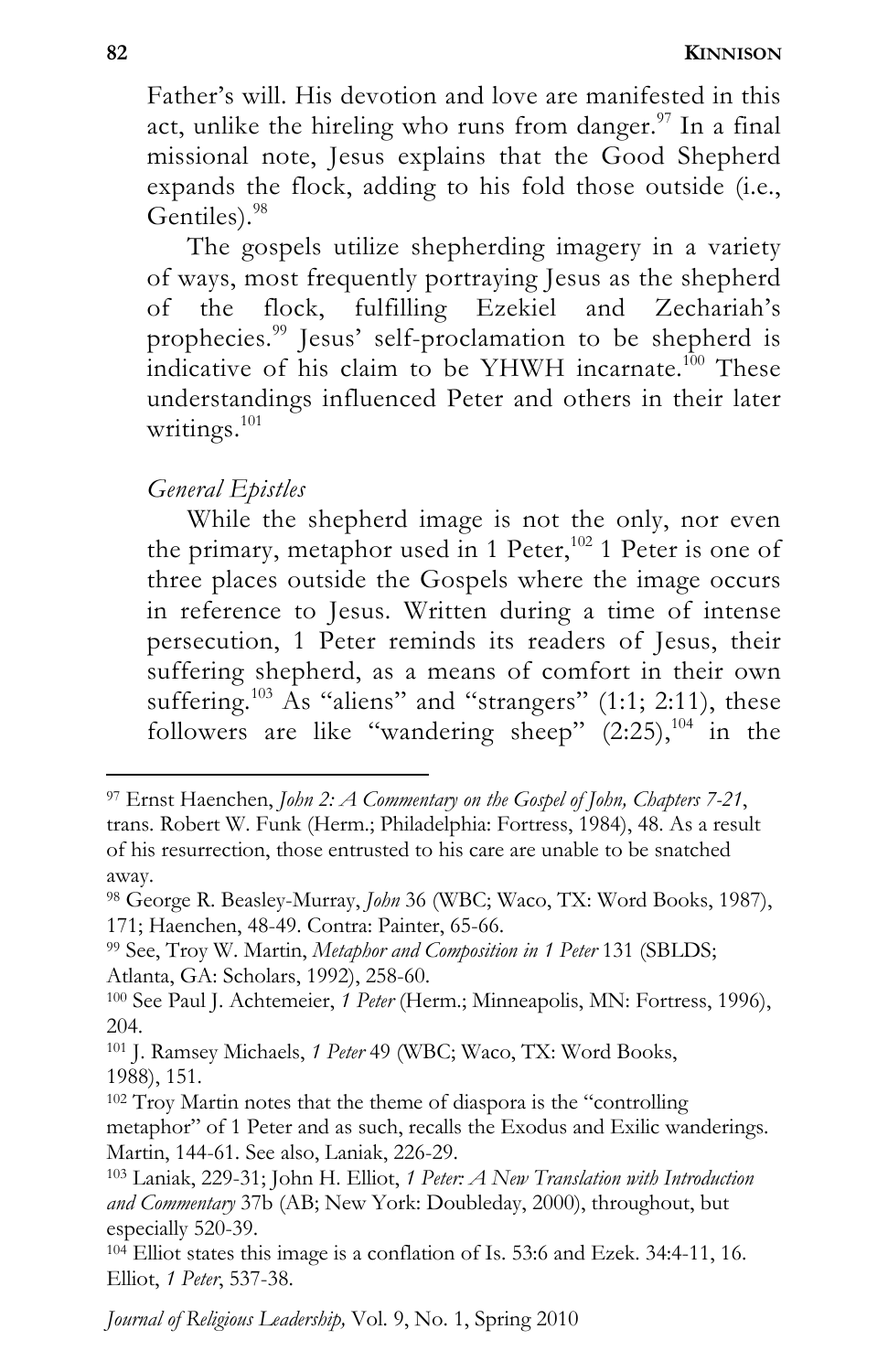presence of the devouring lion–the Devil (5:8), metaphors used in literary contexts where Jesus is identified as shepherd of the flock  $(2:25, 5:4).^{105}$  As shepherd, Jesus leads the wanderers, protecting them from being devoured in a threatening and dangerous (liminal) world.<sup>106</sup> Jesus' primacy as shepherd is amplified in 1 Peter by the modifier  $\alpha \rho \chi$ - (also in Hebrews by mevgan).107 Whatever role others have *within* the flock, their role exists under Jesus' rule over the flock.<sup>108</sup>

#### *Revelation*

Finally, in Revelation John returns to the metaphor of shepherd to describe Jesus. In a construct unique to John, Jesus is described as the lamb who is the shepherd  $(Rev. 7:17).$ <sup>109</sup> This "lamb" has "shepherded" a flock from every people (" $\varepsilon$ к παντός  $\varepsilon$ θνους"; Rev. 7:9) to his throne fulfilling the missional work of bringing "others" into his flock (cf. John 10:16). In this particular shepherd motif, Jesus is a loving, guiding shepherd who cares for those who have suffered and been martyred for following the lamb (Rev. 6:9-11; 77:14-16; cf. 1 Peter 2:19-25; 5:10-11). However, in the remaining usages of  $\pi$ olu $\alpha$  ive the lamb "rules" over the nations as judge and king against a "preying" enemy (Rev. 2:27 (cf. Psalm 2:9); 12:5; 19:15).<sup>110</sup> Amplifying this image, Christ rules with an iron rod, an Old Testament symbol of absolute power found

l

110 Mounce, 176, n. 32.

<sup>&</sup>lt;sup>105</sup> Laniak, *Shepherds*, 229-34.<br><sup>106</sup> This recalls the YHWH shepherd metaphor of the Old Testament. Martin, *Metaphor*, 263. Michaels associates ποιμήν and επίσκοπος under the shepherding motif. Michaels, *1 Peter*, 151-52.<br><sup>107</sup> In Heb. 13:20 Jesus is the "great Shepherd of the sheep" (τὸν ποιμένα τῶν

 $\pi \rho \beta \alpha \tau \omega v$  to  $\mu \epsilon \gamma \alpha v$ ). In 5:4, Peter uses the unique construct ajrcipoivmhn in referencing Jesus as the Chief Shepherd indicating his primacy as owner of the flock as well as his role as keeper. Achtemeier, *1 Peter*, 329.<br><sup>108</sup> The Hebrew's writer uses shepherd only in 13:20, but as Bruce states, "it is

a title which comprehends the other roles which are assigned to Him." Frederick F. Bruce, *The Epistle to the Hebrews*, ninth printing (NICNT; Grand Rapids, MI: Eerdmans, 1979), 410-11.

<sup>109</sup> Robert H. Mounce, *The Book of Revelation*, reprint (NICNT; Grand Rapids, MI: Eerdmans, 1980), 175-76.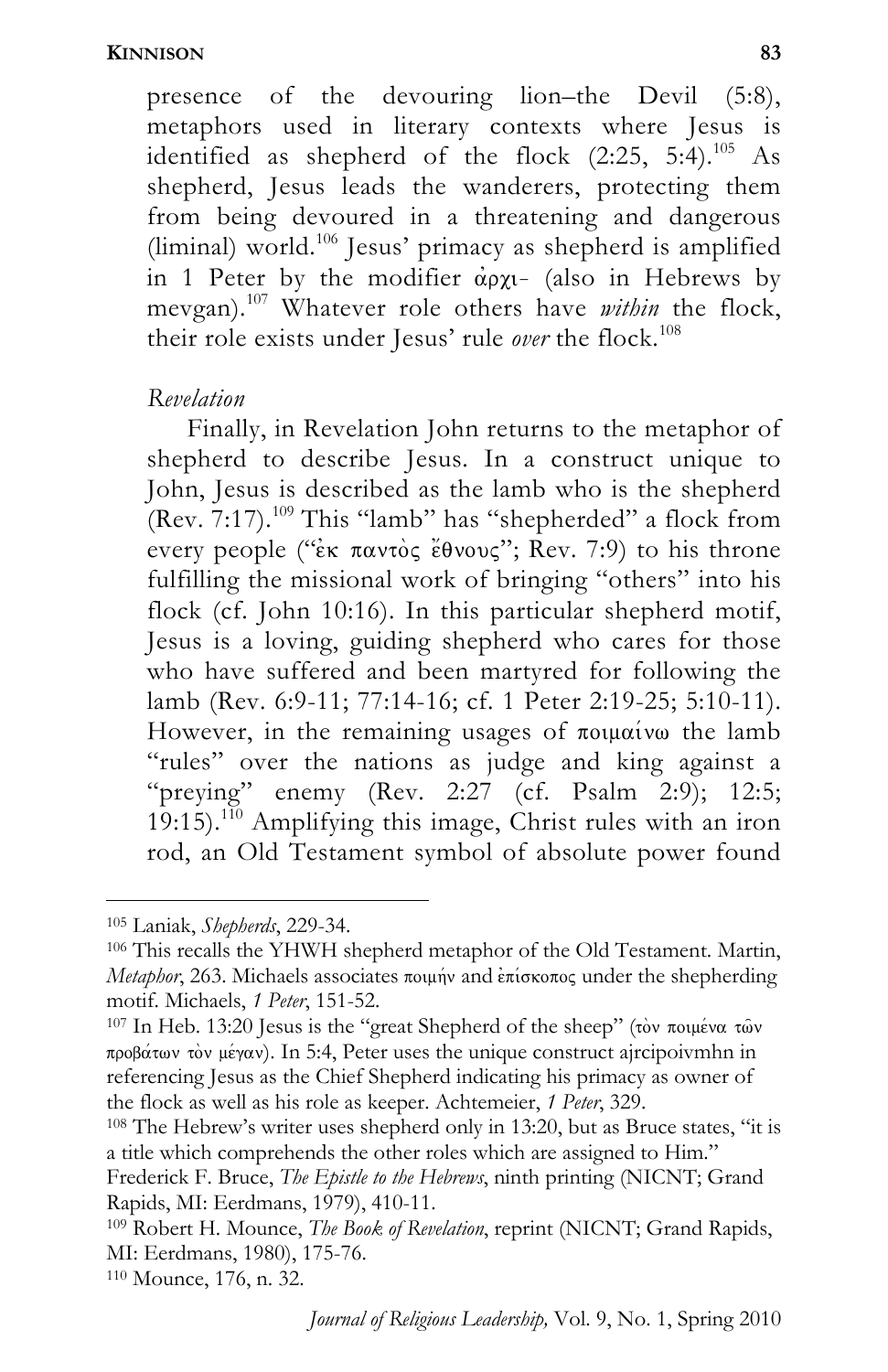in all three New Testament contexts where  $\pi$ ouu $\alpha$ ivo is thusly used.<sup>111</sup> It bears repeating that  $\pi$ olu $\alpha$ iv $\omega$  is never used in the New Testament as "rule" referring to human governance (ecclesial or otherwise).

### *Shepherd Elders in the Church*

A third usage of the shepherd motif relates to Christ's *under-shepherds*. This usage is rare, yet it is the most common title for the lead office (*pastor*) in the Protestant church. The following four contexts demonstrate this usage.

### *John 21:15ff.*

At the conclusion of John's Gospel, Jesus reinstates and commissions Peter using shepherding imagery.<sup>112</sup> John 21:15-17 contains three distinct commands given in response to Peter's declaration of love: "feed my lambs," "tend my lambs," "feed my sheep."<sup>113</sup> The imagery here is clear: Jesus, the Good and Chief Shepherd, charges Peter to care for those for whom Jesus has cared. Often lost here is that Jesus does not relinquish ownership of the flock nor does he offer Peter unlimited control of the flock.<sup>114</sup> Also, Jesus does not give Peter authority to "rule" over the flock, but to "feed" and "tend" the flock from within it.<sup>115</sup> Feeding and tending are matters of care and love not domination and power.<sup>116</sup> Further, Jesus'

<sup>111</sup> Mounce states that ruling with an iron rod in this context "means to destroy rather than to govern in a stern fashion. The shepherd not only leads his flock to pasture but defends the sheep from marauding beasts. His rod is a weapon of retaliation. The Messiah's rod is a rod of iron; that is, it is strong and unyielding in its mission of judgment," 347.<br><sup>112</sup> Haenchen, *John 2*, 226.<br><sup>113</sup> John 21:15, "βόσκε τὰ ἀρνία μου." John 21:16, "ποίμαινε τὰ πρόβατά μου."

John 21:17, "βόσκε τα πρόβατά μου."<br><sup>114</sup> Raymond E. Brown, *The Gospel according to John (xiii-xxi)* 29A, 21<sup>st</sup> printing

<sup>(</sup>AB; New York: Doubleday, 1984), 1115-17. See also Andreas J.

Köstenberger, *John* (BECNT; Grand Rapids, MI: Baker Academics, 2004), 596.

<sup>&</sup>lt;sup>115</sup>Kostenberger, 1116.<br><sup>116</sup> Gerald L. Borchert, *John 12-21* 25B (NAC; Nashville, TN: Broadman and Holman, 2002), 336.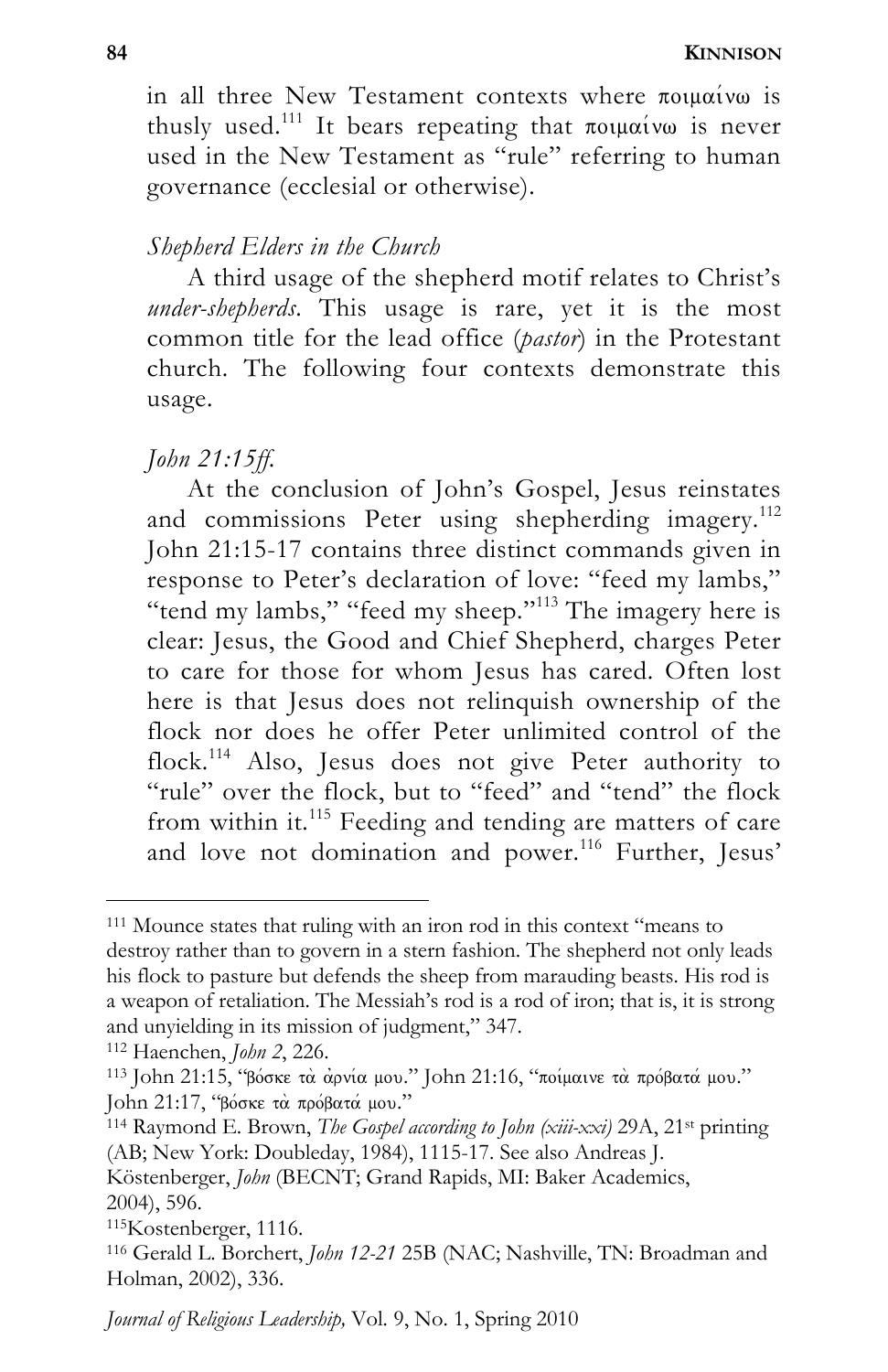charge to Peter does not imply Jesus' absence, which would ignore the pneumatologically mediated presence of Christ in his followers (Acts 2). Rather, caring for others is Peter's demonstration of love for his Shepherd.<sup>117</sup> Recall the image of the Bedouin bell sheep chosen to keep flock cohesion because of their love for the shepherd in their midst. Peter's role is to follow his shepherd, hearing the voice of Jesus and then passionately clanging his bell so that the flock might likewise follow the Shepherd. This devotion is Peter's witness to God's reign and Christ's "divine mission."<sup>118</sup> Such devotion would be necessary in the days between Jesus' ascension and the anticipated coming of the promised Spirit, when these Jewish believers would experience significant discontinuous change that required a new adaptive manner of obedience to God.

### *Acts 20:28-31*

In Luke's account of Paul's journeys, Paul's usage of the shepherd imagery is unusual as he rarely references this image in his writings. Consistent with biblical narrative, Paul emphasizes that the flock is God's, purchased with divine blood.<sup>119</sup> A peculiarity in this passage is reference to the selection of these leaders by the Holy Spirit. This reference suggests communal recognition of the Spirit's rule over the congregation and the leaders' sensitivity to the Spirit's presence.<sup>120</sup>

Referencing the activity of the "elders" (20:17) who are "overseers" (20:28) of the flock which they "shepherd" (20:28; NRSV, NASB), Paul draws together

l

<sup>117</sup> Laniak, *Shepherds*, 222.<br><sup>118</sup> Borchert, *John 12-21*, 337. D. Moody Smith Jr. notes that Jesus'

<sup>119</sup> Frederick F. Bruce, *The Book of the Acts*, rev. ed. (NICNT; Grand Rapids,

<sup>120</sup> John B. Polhill, *Acts* 26 (NAC; Nashville, TN: Broadman, 1992), 426-27. See also, Bruce, *Acts*, 392; Gaveneta, *Acts*, 287-88.

questioning of Peter was a test of Peter's loyalty, perhaps for Peter's sake. D.<br>Moody Smith Jr., John 4 (ANTC; Nashville, TN: Abingdon, 1999), 396-97.

MI: Eerdmans, 1988), 392-93; James D. G. Dunn, *The Acts of the Apostles* (NC; Valley Forge, Pa.: Trinity, 1996), 272-73. Beverly Roberts Gaveneta, *Acts* 5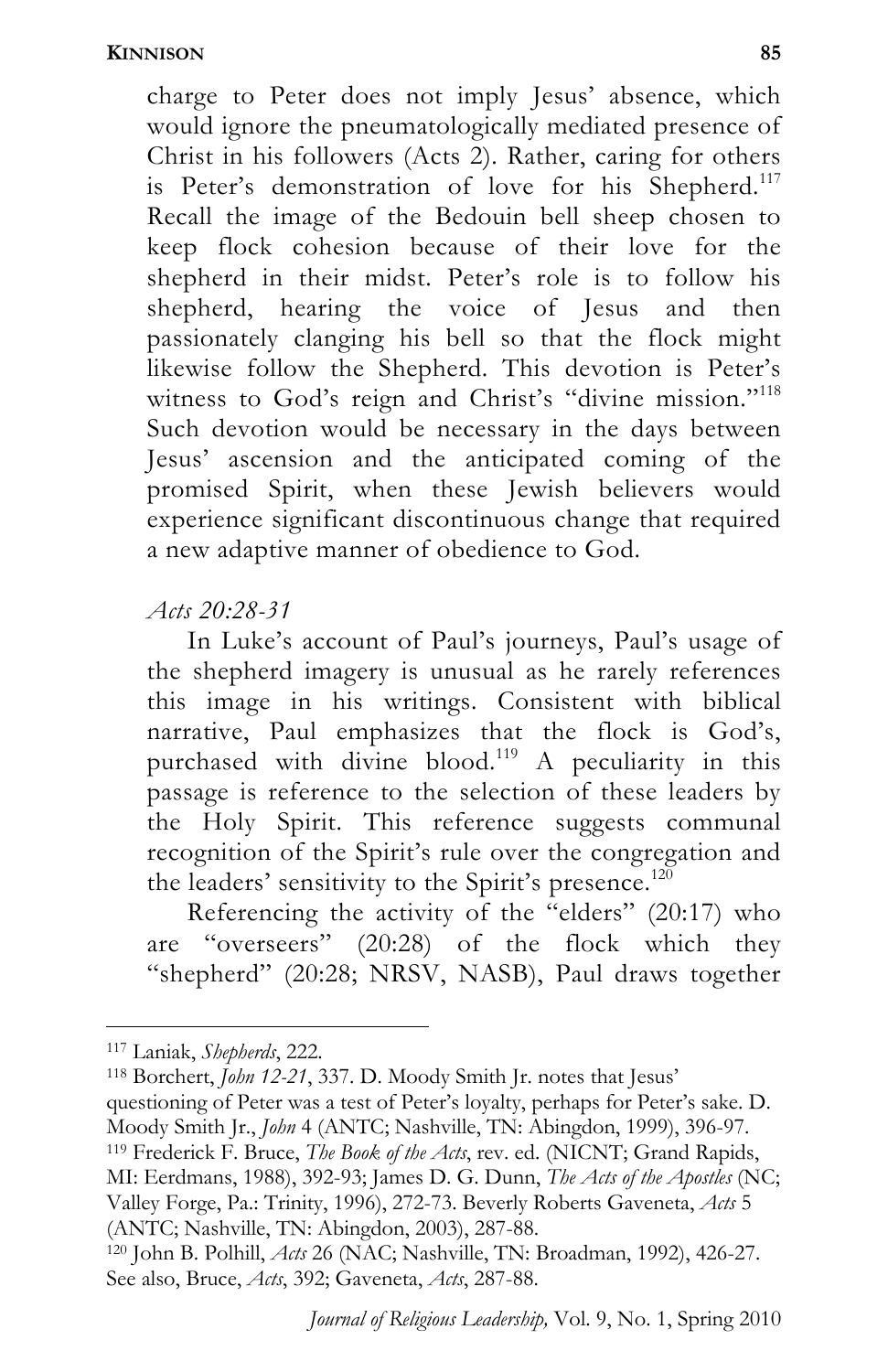all three of the dominant terms used to describe ecclesial leadership.<sup>121</sup> This passage seems to equate the three roles in the congregation, causing some to question whether three distinct offices existed in the New Testament church.<sup>122</sup> Despite differing terminology, the same expectation of meekness, gentleness, and love apply to leaders throughout the New Testament. The use of the plural (common in Luke) indicates a plurality of leadership, avoiding "individualism, monarchial authoritarianism or simple economic necessity turn[ing] the pastoral role into a 'one-man show'…."123

Paul's charge to "keep watch over yourself" as well as over "the flock" indicates a commonality between shepherding elders and the flock. They cannot claim authoritative superiority, since they also need watching, presumably by the other shepherding elders.<sup>124</sup> Finally, it is significant that Paul's charge comes to the Ephesian leaders at a time of liminality. Paul's departure with no expected return, the imminent presence of "savage wolves," attempts at distorting the truth–these point to immense difficulties and change. The shepherding elders are responsible for guiding the flock through these difficult times. Fittingly, Paul's final words are "remembering the words of Jesus." A fellow sheep in Christ's flock, Paul sounded the way to following Jesus' call (1 Cor. 4:16; 11:1; 1 Thess. 1:6).

# *Ephesians 4:11*

Significantly, Paul's letter to the Ephesians is the only other place where he uses  $\pi$ oivunv. Paul views the placement of "pastors" (along with apostles, prophets,

 $121$  πρεσβυτέρους (vs. 17, noun translated as "elders"); επισκόπους (vs. 28, noun translated as "overseers," later "bishop"); ποιμαίνειν (vs. 28, verb translated as "shepherd").

<sup>&</sup>lt;sup>122</sup> Perhaps "pastor," "elder," and "overseer" are different perspectives on the same church leadership role. William J. Larkin, *Acts* (IVPNTC; Downers Grove, IL: InterVarsity, 1995), 298.

<sup>123</sup> Larkin, *Acts*, 297. 124 Larkins, 297; Polhill, *Acts*, 426.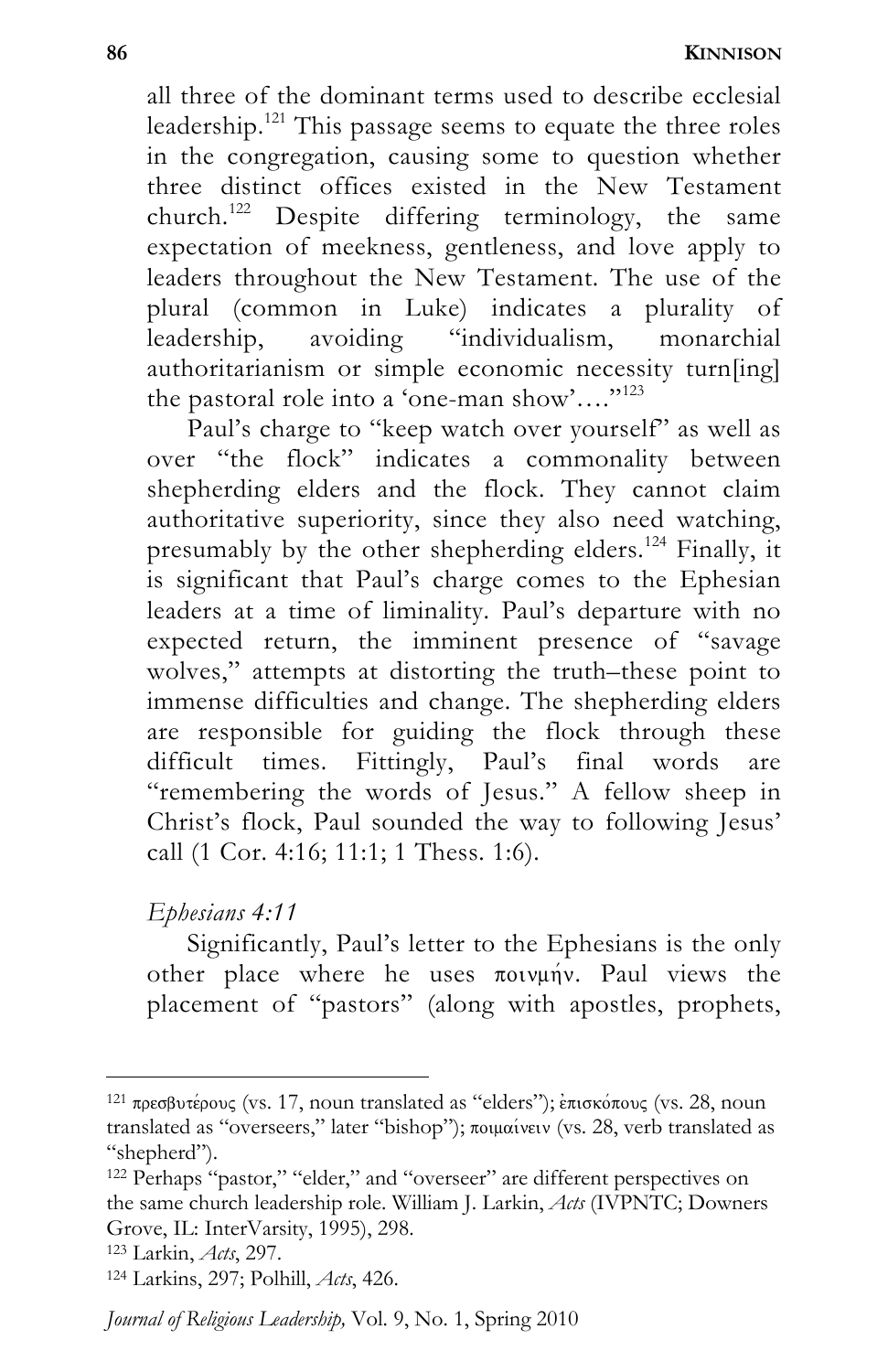evangelists, and teachers<sup>125</sup>) into the Ephesians' context as Christ's gifts to his church (Eph. 4:11). Christ utilizes individuals from within the community to empower the flock for the community's work (Eph. 4:12).<sup>126</sup> The question of office is much debated; however, Hoehner is adamant that these describe "function with no hint of reference to an office."<sup>127</sup> There is further indication that this usage signifies an overlap in meaning between elder, overseer, and pastor without design toward authoritarian rule.<sup>128</sup> Like the Acts 20 passage, a plurality of leadership is assumed with equal accesses to God's grace afforded to all the community.<sup>129</sup>

*1 Peter 5:1-4* 

l

In 1 Peter 5:1-4, the author utilizes several important constructions that aid understanding for the role of pastoral persons.<sup>130</sup> First is the unique use of  $\alpha \chi \pi \sigma \gamma \mu \epsilon \nu \sigma \zeta$ 

126 Simpson rightly contends that Christ has not left the church orphaned, but rules over his church guiding its way by his design. E. K. Simpson,

<sup>127</sup> Hoehner, *Ephesians*, 544. Lincoln, *Ephesians*, 250-51, 252. Contra: William B. Klein, "Ephesians," in *Ephesians ~ Philemon* 12 (EBC; Grand Rapids, MI: Zondervan, 2006), 118-19.

 $125$  Much has been written regarding the association of ποιμήν and διδάσκαλος. I side with Lincoln who sees these as two roles in the congregation with closely related functions. Lincoln, *Ephesians*, 250. Also Hoehner, *Ephesians*, 545.

<sup>&</sup>quot;Ephesians," in *Commentary on the Epistles to the Ephesians and the Colossians*,

<sup>128</sup> Lincoln, *Ephesians*, 251; Pheme Perkins, *Ephesians* 10 (ANTC; Nashville, TN: Abingdon, 1997), 100.

<sup>&</sup>lt;sup>129</sup> "The New Testament affords no hint of a priestly caste, 'commanding all the approaches of the soul to Him', usurpers of the title they clutch at; but the universal priesthood of believers, each occupying his proper place in the body of Christ, has its clear authorization. In the theocracy of grace there is in fact no laity." Simpson, "Ephesians," 95. See also David E. Garland, "A Life Worthy of the Calling: Unity and Holiness Ephesians 4:1-24," *Review and* 

<sup>&</sup>lt;sup>130</sup> Notice the similar commingling of terms as in Act 20:28 with "elder," "overseer" (oversight), and "shepherd" (tend) used inter-relatedly. Laniak, *Shepherds*, 232-33; Elliot, *1 Peter*, 822; Karen H. Jobes, *1 Peter* (BECNT; Grand Rapids, MI: Baker Academic, 2005), 302-04. It is impossible to read this passage and not recall John 21:15-18. Michaels, *1 Peter*, 282; Elliot, *1 Peter*, 823; Jobes, *1 Peter*, 304.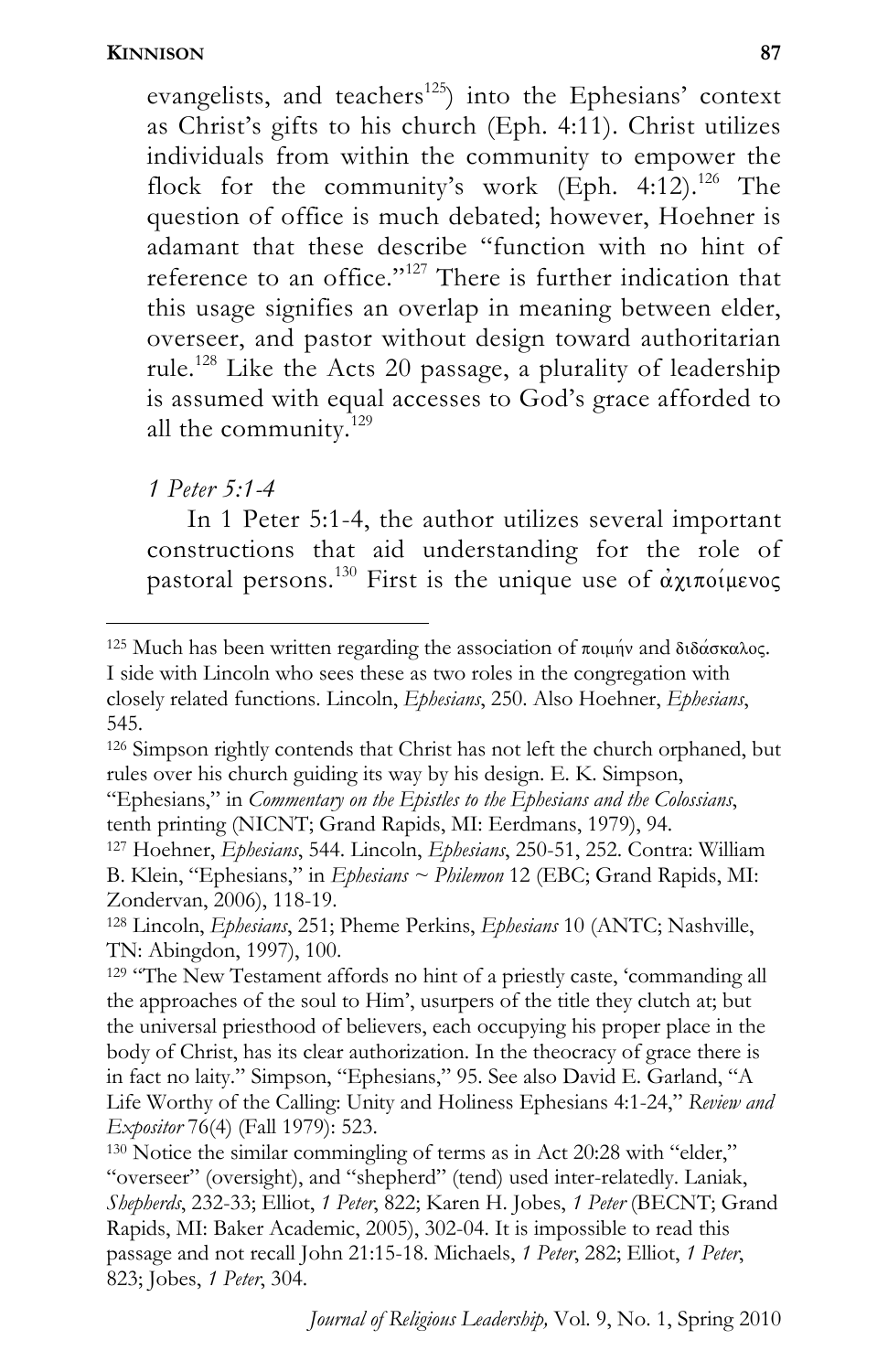in the context of instructing the under-shepherds.<sup>131</sup> Referring to the elders as his "fellow elders,"<sup>132</sup> Peter notes from a position of mutuality that they are all accountable to Christ for care of Christ's flock. Never are persons with pastoral responsibilities given freedom to do as they wish (cf. Ezek. 34; Zech. 9-11).<sup>133</sup> They are entrusted with the task of following the Chief Shepherd and leading the others to do likewise.<sup>134</sup>

Second, this passage reflects a  $\kappa \nu \rho \nu o \varsigma$ - $\pi o \nu \nu \nu \nu \nu$ dichotomy. In a recitation of the words of Jesus (Matt. 20:25ff.; Mark 10:42; Luke 22:24-27; cf. Ezek. 34:4), Peter reminds the elders that they are to "tend" God's flock, leading by example, not "lording" over them.<sup>135</sup> Shepherd elders care, not by harsh demanding/driving leadership, but by example because there is only one Lord ( $\kappa\acute{\nu}$ pios), the Chief Shepherd–Jesus.<sup>136</sup>

Third, Peter notes that these elders are "among" (NRSV, NASB) the flock (" $\hat{\text{o}v}$  iv  $\hat{\text{u}}$  uV" vs. 1; "to ev  $v$ u $\hat{v}$  v. 2).<sup>137</sup> Peter reminds elders and non-elders that shepherd elders are also sheep embedded in Christ's flock.138 While their calling gives them responsibility

<sup>&</sup>lt;sup>131</sup> Achtemeier, *1 Peter*, 329.<br><sup>132</sup> I. Howard Marshall, *1 Peter* 17 (IVPNTC; Downers Grove, IL:

InterVarsity, 1991), 160-61; Peter H. Davids, *The First Epistle of Peter* (NICNT;

<sup>&</sup>lt;sup>133</sup> Elliot rejects a formalized understanding of offices in this context. "The elders do not occupy positions in a hierarchialized organizational structure, of which there is no hint in 1 Peter. It is thus inappropriate and anachronistic to speak of them as 'officials' or 'office-holders." Elliot, 1 Peter, 815.

<sup>&</sup>lt;sup>134</sup> Davids, *First Epistle of Peter*, 180-82.<br><sup>135</sup> This is part of a series used to describe Godly leadership, each offset by

 $\mu$ m; or  $\mu$ mδe; and αλλα: "not under compulsion, but willingly... not for sordid gain, but eagerly…" (NRSV) "not as lording…but be examples" (NASB). Laniak, *Shepherds*, 233; Marshall, *1 Peter*, 163; Elliot, *1 Peter*, 832; Achtemeier, *1 Peter*, 326-27; Davids, *First Epistle of Peter*, 178-80. 136 Laniak, *Shepherds*, 234; Martin, *Metaphor*, 260-61; Davids, *First Epistle of* 

Peter, 180-81. Achtemeier notes that Jesus' life is the "supreme instance of one who provided the example for Christian conduct…." Achtemeier, *1 Peter*, 328. 137 Michaels, *1 Peter*, 283. 138 Laniak, *Shepherds*, 234, n. 43; Jobes, *1 Peter*, 308. Achtemeier states:

<sup>&</sup>quot;Christians are not the subjects of the elders, as is the case in the secular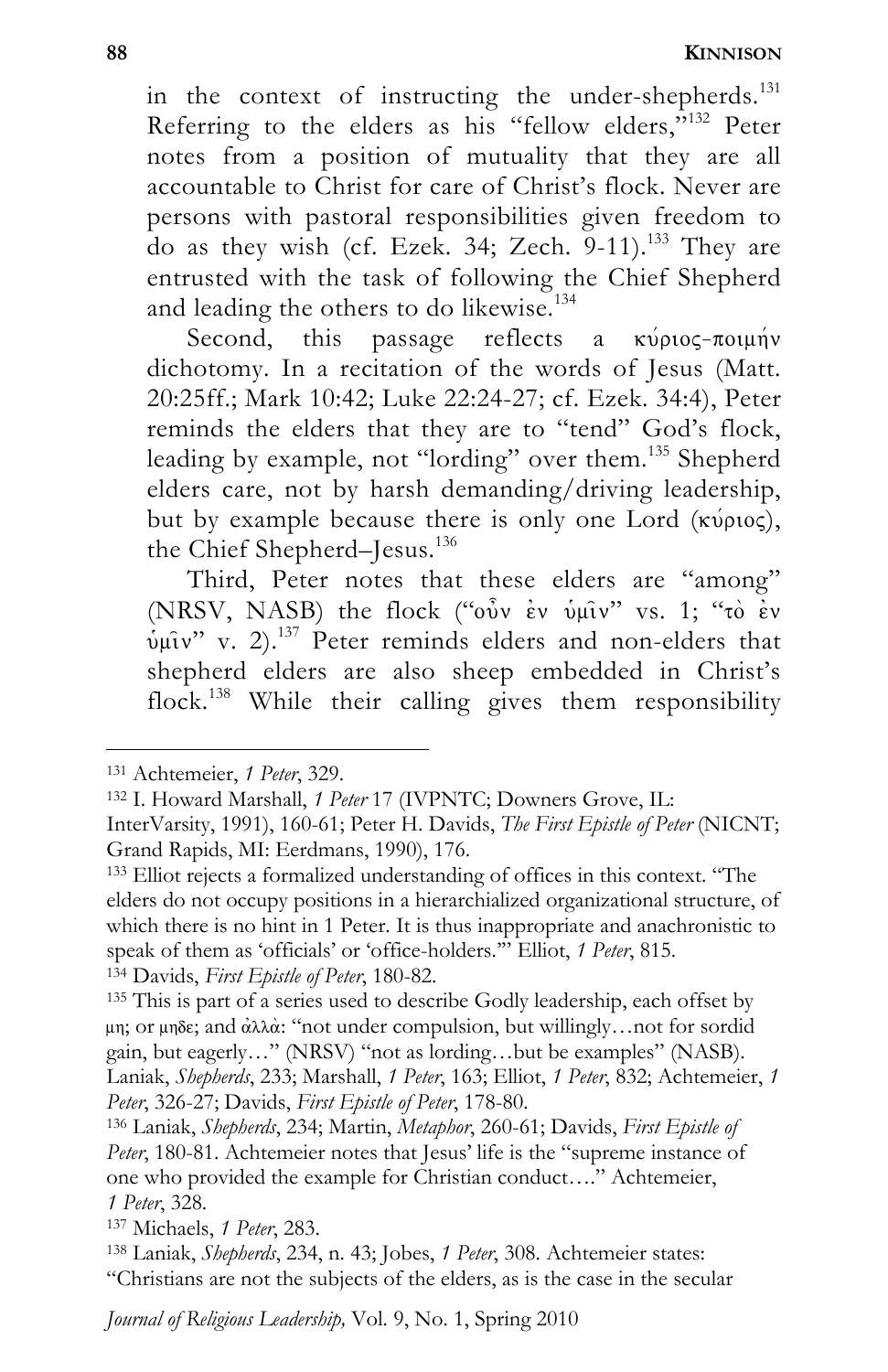within the context, it is so because they are embedded within the flock.<sup>139</sup> Again, the Bedouin bell sheep are exemplary: shepherd elders lead by example from within the flock as they passionately follow the Chief Shepherd, with their lives "clanging" for others to follow as well.<sup>140</sup> This is especially important during times of adaptation, difficult and changing times of opposition, when the desire to renounce the gospel of God is most appealing. For Peter's readers, persecution most certainly would have tempted many to abandon following Jesus. Living among a marginal people in the context of social change, shepherd elders were to live lives that inspired the flock to hear and follow Christ despite the pain such devotion would require.

### *Summary Thoughts on New Testament Shepherding Imagery*

Like the Old Testament, the New Testament utilizes shepherding imagery in two primary ways: Jesus as the Great Chief Shepherd of his people and of undershepherds who serve Christ's flock through the Spirit's prompting. Jesus' claim to be the shepherd of God's people is a claim to be God incarnate. The presence of the Spirit in his life and work and his promise to send the Spirit to his followers seals his claim. For followers of Christ, the Spirit leads the congregation to recognize some as guides for the flock. These shepherd elders oversee the flock's well-being, understanding that they serve at the Spirit's will within a specific embedded context.

These shepherd elders lead by their exemplary lives, following the Great Shepherd and inviting others to join them in witnessing God's activity in the world. Shepherd

realm with leaders and subjects, but rather all Christians belong to God, and so the presbyters must carry out their duties as servants of God, not as lords of the Christians under their care. Arrogance toward other Christians and arbitrary exercise of power have no place in the leadership of the church…." Achtemeier, *1 Peter*, 329.<br><sup>139</sup> Elliot, *1 Peter*, 831.<br><sup>140</sup> "Elders are therefore to exercise their authority by showing through their

conduct how Christians are to live their own lives." Achtemeier, *1 Peter*, 328.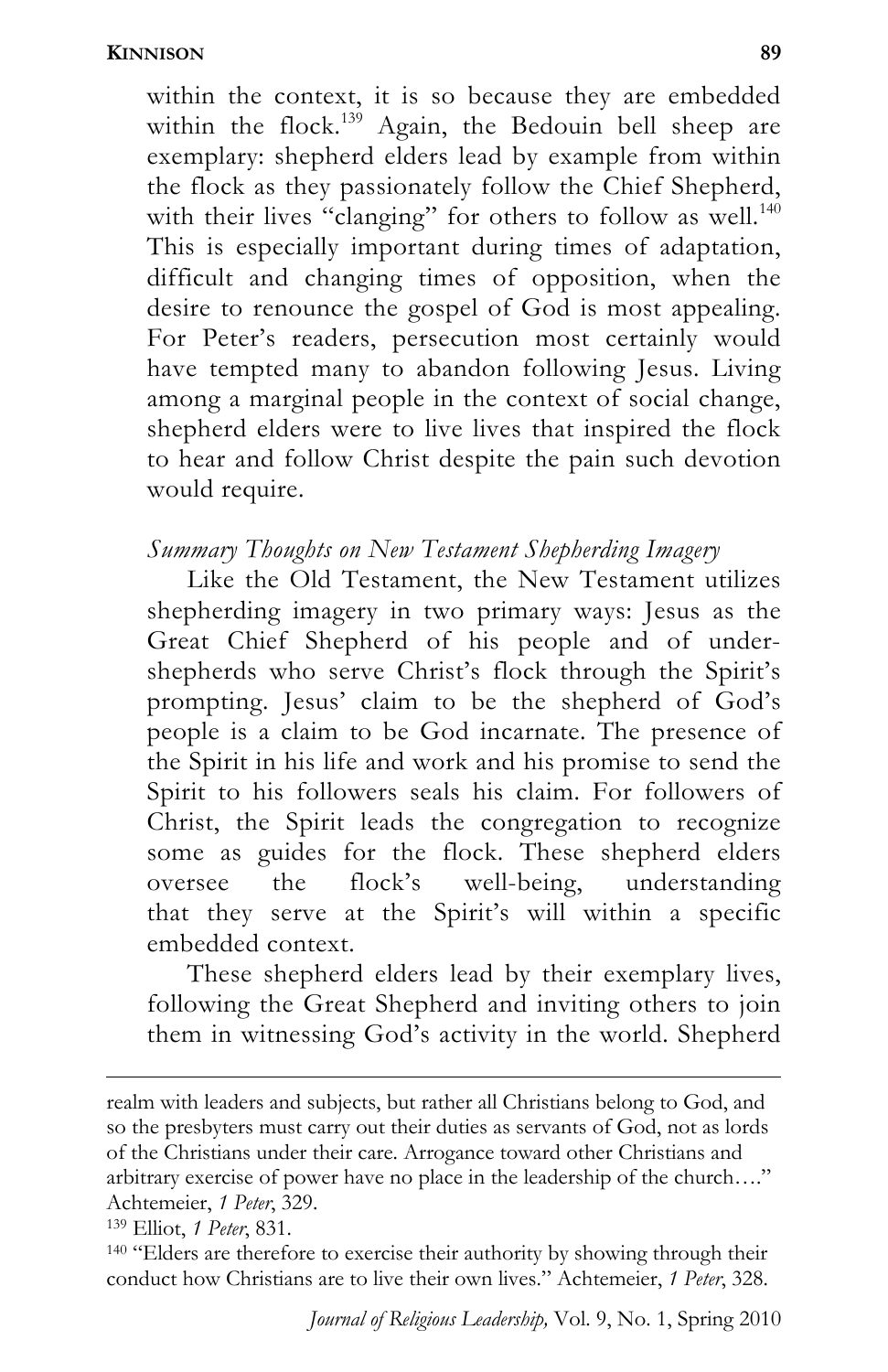elders serve mutually with others, each set aside by a congregation who recognize the Spirit's consecration of these individuals. Regarding the question of office, it seems that New Testament writers did not intend an office when speaking of *pastors*. There is also no sense that shepherd elders functioned in perpetuity, which is more similar to the Old Testament Levitical priesthood than the New Testament priesthood of all believers over whom Christ is the High Priest. Rather than establishing a hierarchical, rigid structure, Christ in his Spirit rules the church with fluidity.

### **Implications of Biblical Imagery**

From this investigation into the biblical imagery, several important implications emerge for our understanding of the metaphor and its practical application to the life of God's people. First, God reserves sole claim as shepherd of God's people. Only one "rules" the church–Jesus Christ, through the presence of the Spirit, on behalf of the Father. While God utilizes "under-shepherds," it is always with the caveat that they answer to God for their role. Second, the Old Testament and New Testament both emphasize the Spirit's presence in the lives of leaders. The New Testament amplifies this idea by the Spirit's presence in all believers, thus assigning under-shepherds as guides for helping God's people discern the Spirit's promptings. This notion does not ignore the guidelines of the New Testament (particularly Paul) that church leaders be filled with the Spirit. Rather it illustrates that they must have a unique, even an uncommonly special sensitivity to the Spirit that makes them more able to guide the flock to hear and follow the Shepherd and to participate in his work.

Third, for pastoral leaders, this means empowering others to hear and respond to God's promptings as they move onto God's agenda and become witnesses of God's missional activity in the world. This requires helping the church to discover, empower, and release other shepherd elders. Finally, pastoral leaders must be embedded